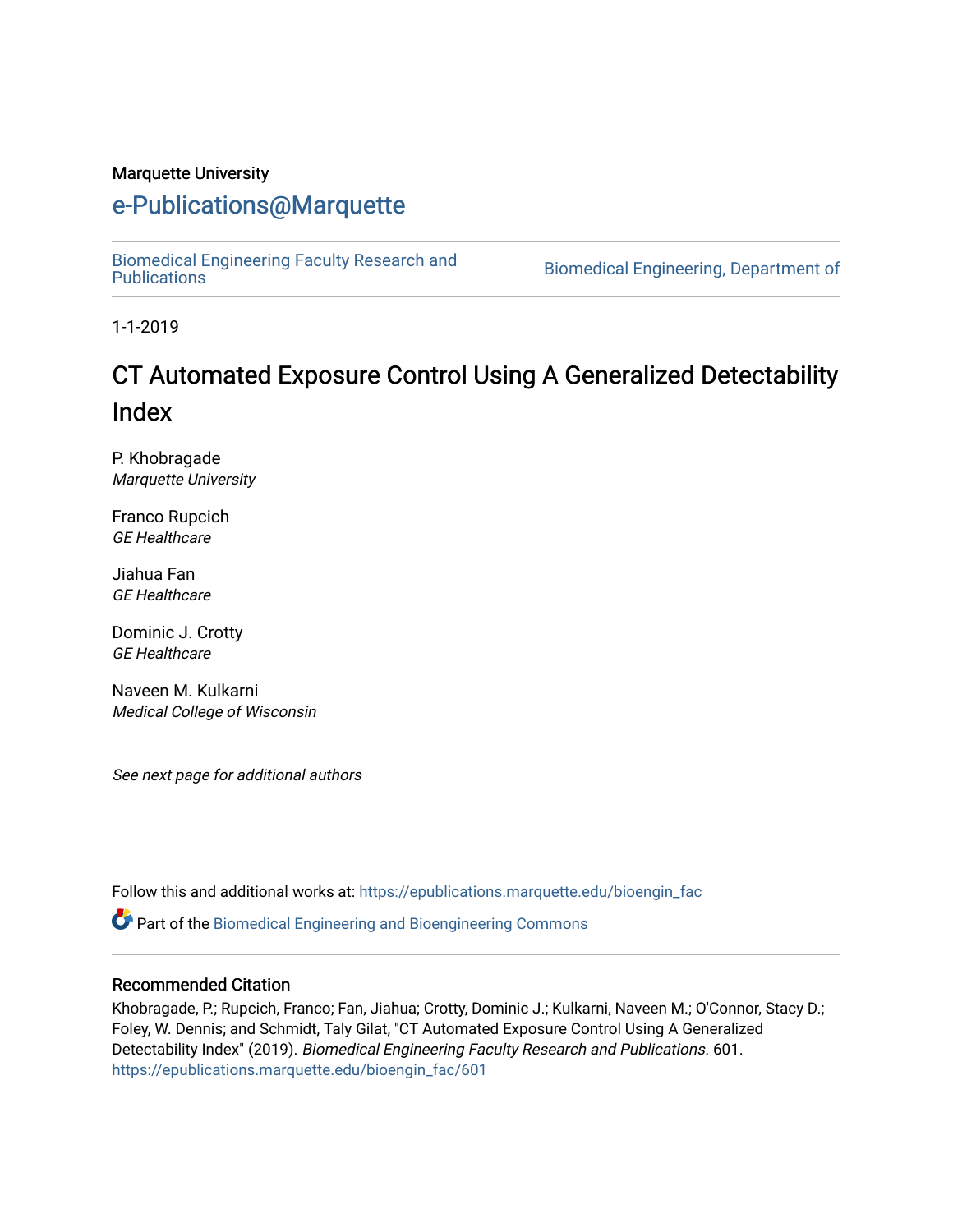#### Authors

P. Khobragade, Franco Rupcich, Jiahua Fan, Dominic J. Crotty, Naveen M. Kulkarni, Stacy D. O'Connor, W. Dennis Foley, and Taly Gilat Schmidt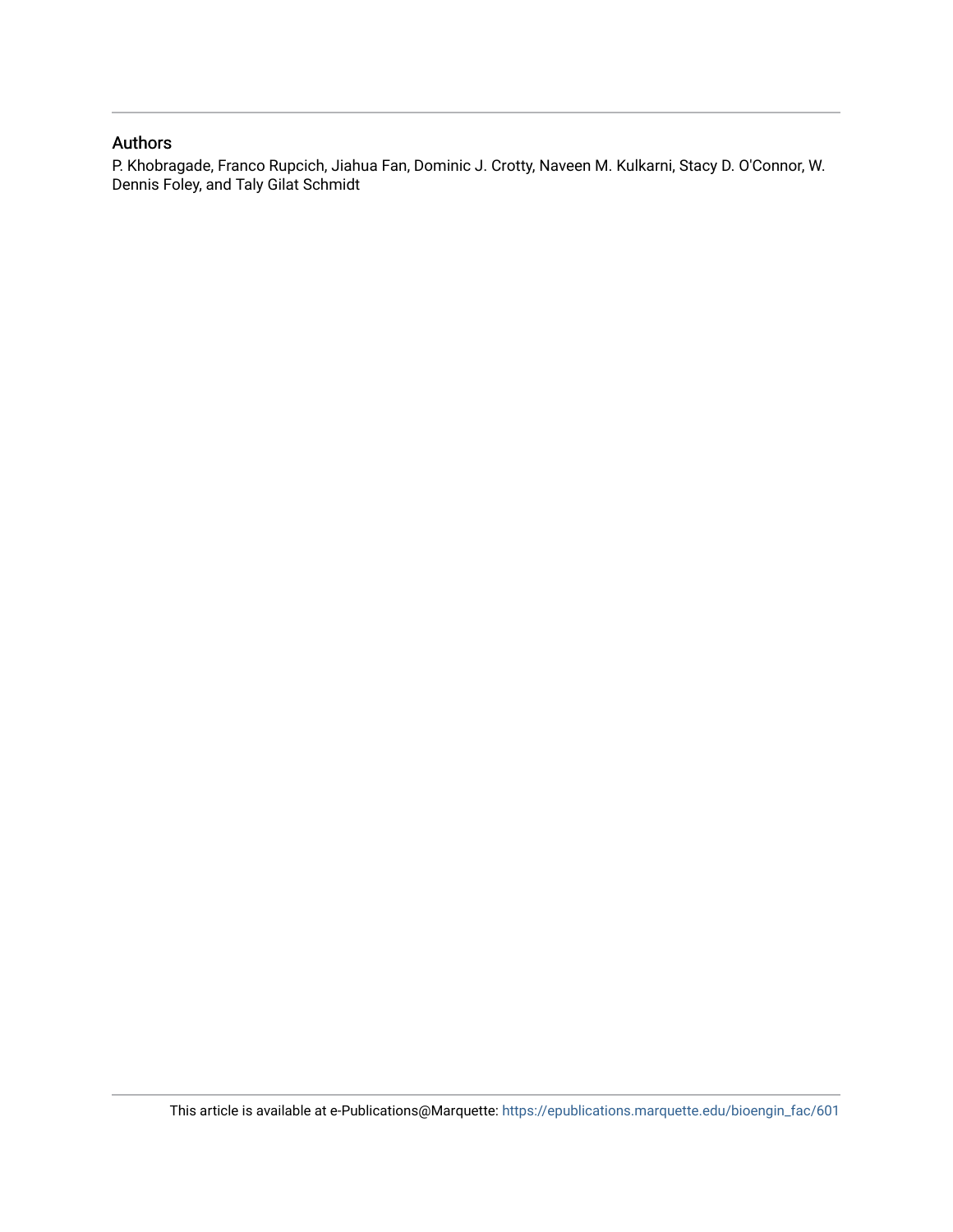#### Marquette University

# e-Publications@Marquette

# Biomedical Engineering Faculty Research and Publications/College of Engineering

This paper is NOT THE PUBLISHED VERSION; but the author's final, peer-reviewed manuscript. The published version may be accessed by following the link in the citation below.

*Medical Physics*, Vol. 46, No. 1 (January 2019): 140-151. [DOI.](https://doi.org/10.1002/mp.13286) This article is © American Association of Physicists in Medicine and permission has been granted for this version to appear i[n e-Publications@Marquette.](http://epublications.marquette.edu/) American Association of Physicists in Medicine does not grant permission for this article to be further copied/distributed or hosted elsewhere without the express permission from American Association of Physicists in Medicine.

# CT Automated Exposure Control Using A Generalized Detectability Index

#### P. Khobragade

Department of Biomedical Engineering, Marquette University and Medical College of Wisconsin, Milwaukee, WI Franco Rupcich, GE Healthcare, Waukesha, WI Jiahua Fan GE Healthcare, Waukesha, WI Dominic J. Crotty GE Healthcare, Waukesha, WI Naveen M. Kulkarni Medical College of Wisconsin, Milwaukee, WI Stacy D. O'Connor Medical College of Wisconsin, Milwaukee, WI W. Dennis Foley Medical College of Wisconsin, Milwaukee, WI Taly Gilat Schmidt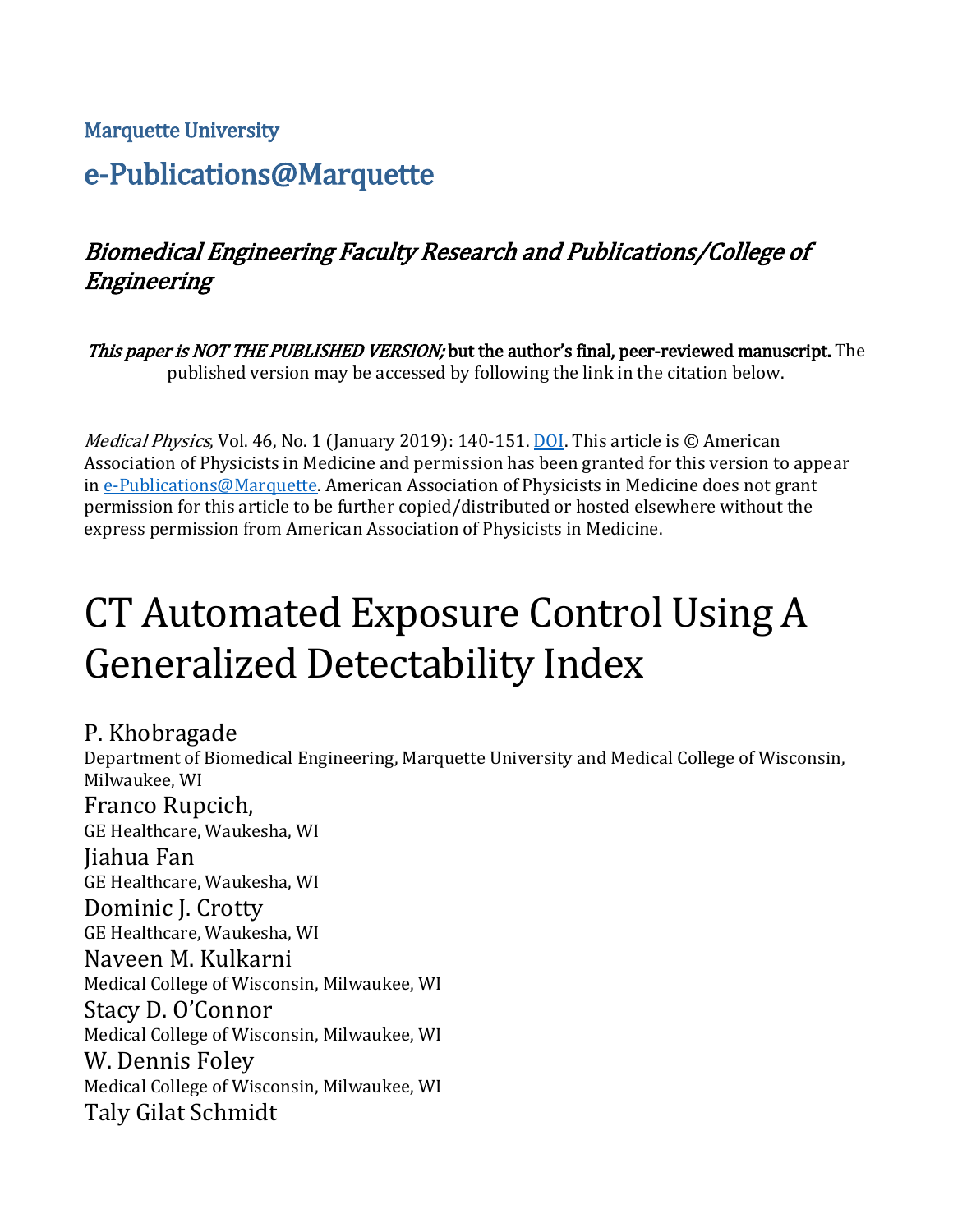Department of Biomedical Engineering, Marquette University and Medical College of Wisconsin, Milwaukee, WI

# Abstract

## Purpose

Identifying an appropriate tube current setting can be challenging when using iterative reconstruction due to the varying relationship between spatial resolution, contrast, noise, and dose across different algorithms. This study developed and investigated the application of a generalized detectability index ( $d^{\prime} _{gen}$ ) to determine the noise parameter to input to existing automated exposure control (AEC) systems to provide consistent image quality (IQ) across different reconstruction approaches.

# Methods

This study proposes a task-based automated exposure control (AEC) method using a generalized detectability index ( $d'\hspace{-1em}{}_{gen}$ ). The proposed method leverages existing AEC  $\hspace{-1em}$ methods that are based on a prescribed noise level. The generalized  $d^{\prime}_{gen}$  metric is calculated using lookup tables of task-based modulation transfer function (MTF) and noise power spectrum (NPS). To generate the lookup tables, the American College of Radiology CT accreditation phantom was scanned on a multidetector CT scanner (Revolution CT, GE Healthcare) at 120 kV and tube current varied manually from 20 to 240 mAs. Images were reconstructed using a reference reconstruction algorithm and four levels of an in-house iterative reconstruction algorithm with different regularization strengths (IR1–IR4). The task-based MTF and NPS were estimated from the measured images to create lookup tables of scaling factors that convert between  $d^{\prime} _{\hspace{0.5mm}gen}$  and noise standard deviation. The performance of the proposed  $d'_{gen}$ -AEC method in providing a desired IQ level over a  $\,$ range of iterative reconstruction algorithms was evaluated using the American College of Radiology (ACR) phantom with elliptical shell and using a human reader evaluation on anthropomorphic phantom images.

# Results

The study of the ACR phantom with elliptical shell demonstrated reasonable agreement between the  $d^{\prime}_{gen}$  predicted by the lookup table and  $d^{\prime}$  measured in the images, with a mean absolute error of 15% across all dose levels and maximum error of 45% at the lowest dose level with the elliptical shell. For the anthropomorphic phantom study, the mean reader scores for images resulting from the  $d'_{gen}$ -AEC method were 3.3 (reference image), 3.5 (IR1), 3.6 (IR2), 3.5 (IR3), and 2.2 (IR4). When using the  $d'_{\it gen}$ -AEC method, the observers' IQ scores for the reference reconstruction were statistical equivalent to the scores for IR1, IR2, and IR3 iterative reconstructions ( $P~>~0.35$ ). The  $a'_{\it gen}$ -AEC method achieved this equivalent IQ at lower dose for the IR scans compared to the reference scans.

# Conclusions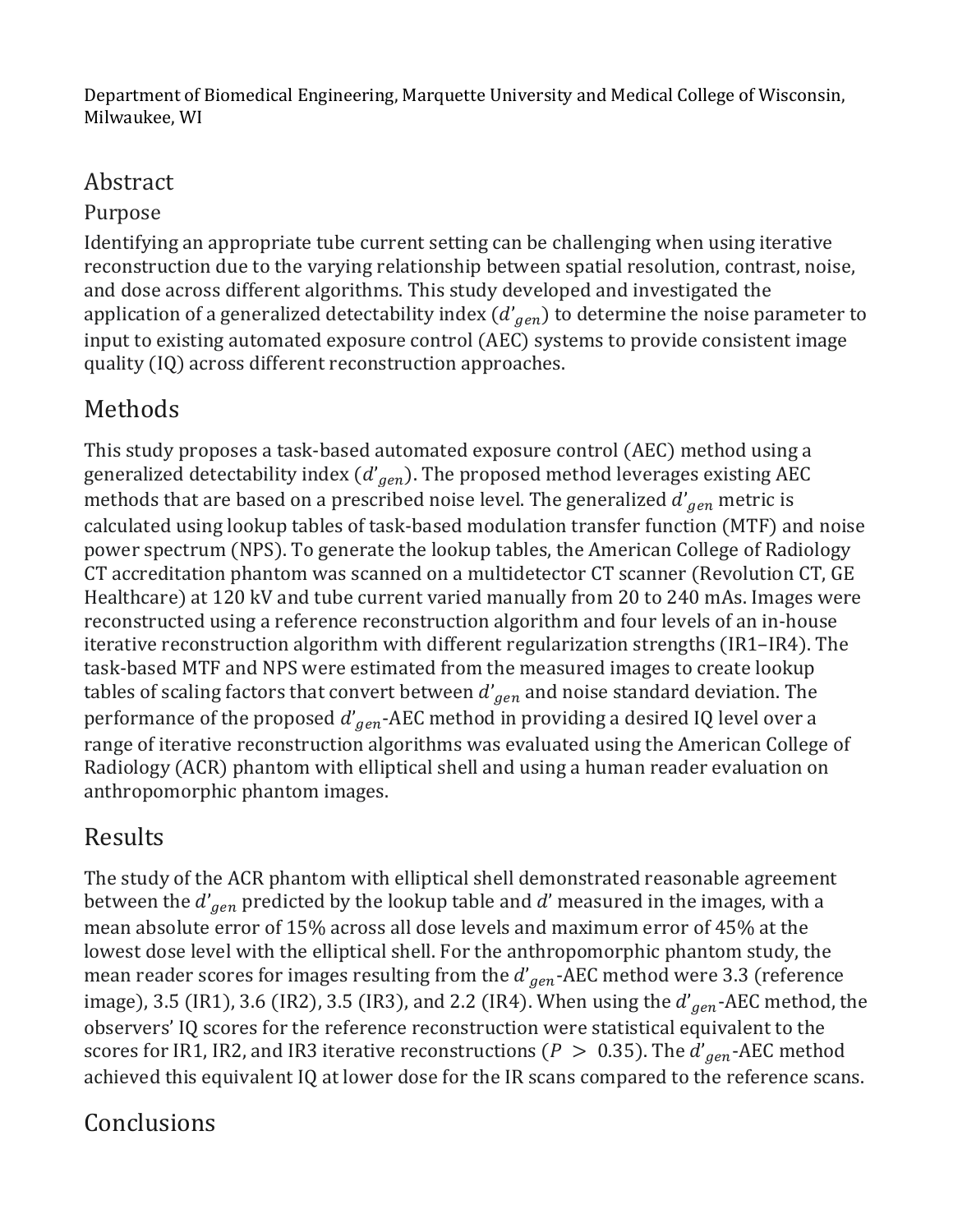A novel AEC method, based on a generalized detectability index, was investigated. The proposed method can be used with some existing AEC systems to derive the tube current profile for iterative reconstruction algorithms. The results provide preliminary evidence that the proposed  $d'_{gen}$ -AEC can produce similar IQ across different iterative reconstruction approaches at different dose levels.

# 1 Introduction

Radiation exposure from CT imaging is a growing public health concern, despite the benefits of CT imagin[g.1,](https://aapm.onlinelibrary.wiley.com/doi/full/10.1002/mp.13286#mp13286-bib-0001) [2](https://aapm.onlinelibrary.wiley.com/doi/full/10.1002/mp.13286#mp13286-bib-0002) Numerous methods have been developed to reduce CT radiation exposure such as automated exposure control (AEC),  $\frac{3}{2}$  organ-based tube current modulation,  $\frac{4}{2}$  iterative reconstruction algorithms[,5](https://aapm.onlinelibrary.wiley.com/doi/full/10.1002/mp.13286#mp13286-bib-0005)[-7](https://aapm.onlinelibrary.wiley.com/doi/full/10.1002/mp.13286#mp13286-bib-0007) and various image-based denoising techniques[.8](https://aapm.onlinelibrary.wiley.com/doi/full/10.1002/mp.13286#mp13286-bib-0008)[-11](https://aapm.onlinelibrary.wiley.com/doi/full/10.1002/mp.13286#mp13286-bib-0011) Automated exposure control techniques improve the consistency of image quality (IQ) by regulating the tube current across varying patient size, shape, and attenuation of anatomy. The tube current is modulated in the angular and/or longitudinal directions to account for the varying patient size and anatomy. Previous studies demonstrated that AEC methods can reduce patient radiation dose by 40% to 50% by modulating the tube current while maintaining sufficient IQ for the diagnosis.<sub>12</sub>, [13](https://aapm.onlinelibrary.wiley.com/doi/full/10.1002/mp.13286#mp13286-bib-0013)

CT manufacturers use different approaches for prescribing the target metric for the AEC system. Some manufacturers use noise index or noise standard deviation as the prescribed IQ descriptor[,3,](https://aapm.onlinelibrary.wiley.com/doi/full/10.1002/mp.13286#mp13286-bib-0003) [14](https://aapm.onlinelibrary.wiley.com/doi/full/10.1002/mp.13286#mp13286-bib-0014) while others use a reference image or reference tube-current–time product as input to the AEC algorithm.**3, [15](https://aapm.onlinelibrary.wiley.com/doi/full/10.1002/mp.13286#mp13286-bib-0015)** In noise-descriptor-based AEC systems, the operator inputs the desired noise level, and the system is then calibrated for different patient sizes to derive the tube current profile to meet the prescribed level of IQ.

Noise-based AEC systems were initially designed for filtered back projection reconstruction, which is a linear reconstruction algorithm and for which noise standard deviation is inversely proportional to the square root of the radiation dose. However, this relationship is not necessarily valid when images are reconstructed using iterative reconstruction algorithms. 16-[18](https://aapm.onlinelibrary.wiley.com/doi/full/10.1002/mp.13286#mp13286-bib-0018) In addition, noise standard deviation does not fully describe overall IQ, as images with the same noise standard deviation but reconstructed by different algorithms may vary in noise texture, which affects the perceived I[Q.19](https://aapm.onlinelibrary.wiley.com/doi/full/10.1002/mp.13286#mp13286-bib-0019)[-21](https://aapm.onlinelibrary.wiley.com/doi/full/10.1002/mp.13286#mp13286-bib-0021)

Iterative reconstruction techniques have demonstrated substantial noise reduction potential[,22-](https://aapm.onlinelibrary.wiley.com/doi/full/10.1002/mp.13286#mp13286-bib-0022) [24](https://aapm.onlinelibrary.wiley.com/doi/full/10.1002/mp.13286#mp13286-bib-0024) which provides an opportunity to reduce CT radiation dose, with dose reduction varying from 50 to 82% across different algorithms and studie[s.25](https://aapm.onlinelibrary.wiley.com/doi/full/10.1002/mp.13286#mp13286-bib-0025) Unlike filtered back projection reconstruction, iterative reconstruction algorithms involve nonlinear processing and have different relationships between noise standard deviation and dose. Traditional metrics of IQ, such as noise and contrast-to-noise ratio, are insufficient for iterative reconstruction algorithms due to variations in noise texture and changes in spatial resolution with contras[t.25](https://aapm.onlinelibrary.wiley.com/doi/full/10.1002/mp.13286#mp13286-bib-0025)[-27](https://aapm.onlinelibrary.wiley.com/doi/full/10.1002/mp.13286#mp13286-bib-0027) Identifying an appropriate tube current setting may be challenging when using iterative reconstruction due to the varying relationship between noise, dose, and contrast across different iterative algorithms. For example, previous studies using human and model observers demonstrated decreased lowcontrast detectability when using iterative reconstruction at low dose[s.28](https://aapm.onlinelibrary.wiley.com/doi/full/10.1002/mp.13286#mp13286-bib-0028) A previous study demonstrated using the Channelized Hotelling Observer (CHO) to optimize protocols and dose settings to maintain low-contrast detectability for iterative reconstruction[.29](https://aapm.onlinelibrary.wiley.com/doi/full/10.1002/mp.13286#mp13286-bib-0029)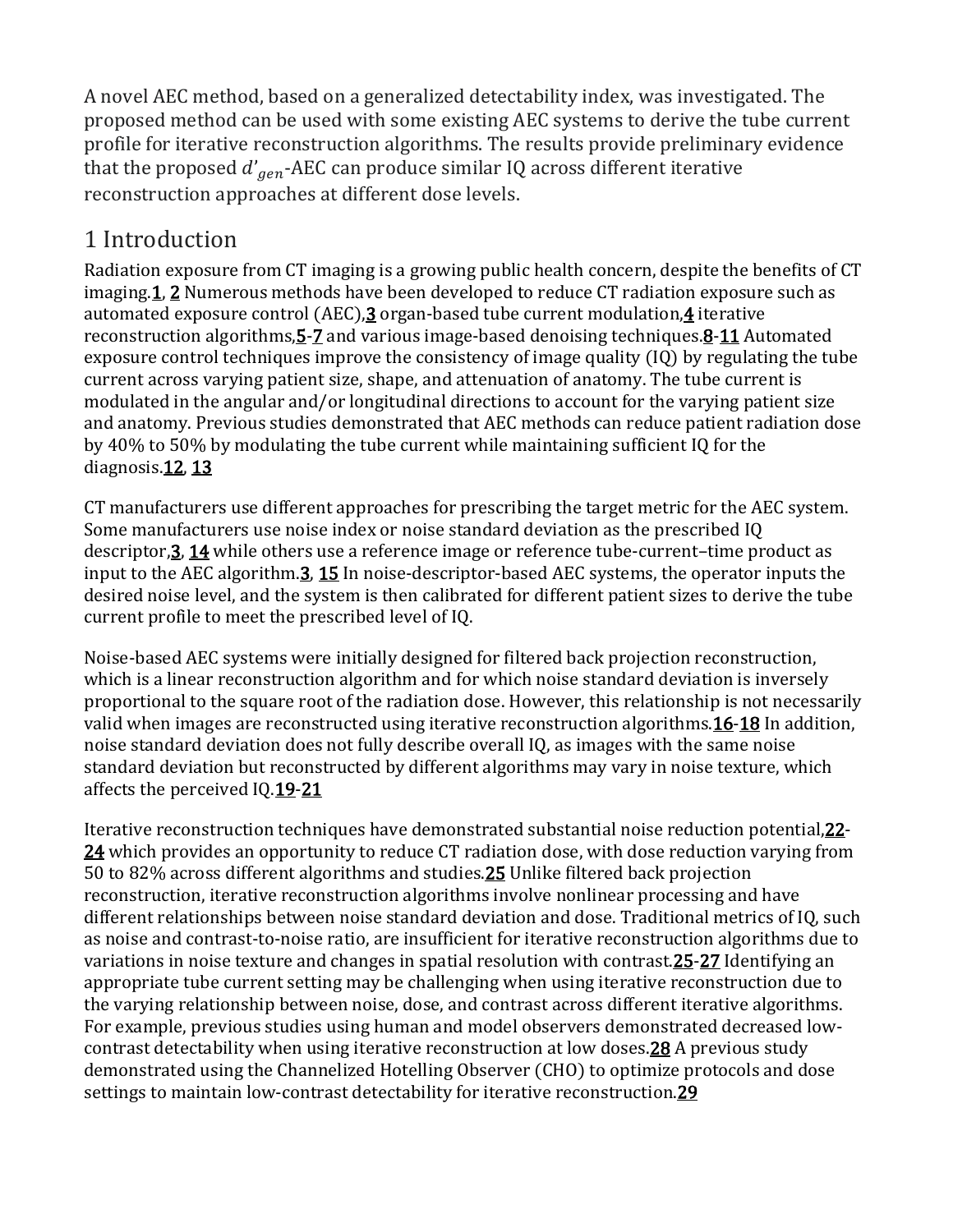The purpose of this study was to investigate the application of a generalized detectability index ( $d^{'}_{\hspace{0.3mm}gen}$ ) to automatically determine the noise parameter to input to existing AEC systems for different reconstruction approaches to obtain consistent IQ. The generalized detectability index is an IQ metric that considers spatial resolution, noise magnitude, noise texture, and the properties of the object to be detected. In the proposed approach, a desired  $d^{\prime} _{\hspace{0.6mm}gen}$  value is identified based on a reference noise level. The noise level needed to achieve this IQ level by a different reconstruction algorithm is then identified. In this work, the proposed  $d^{'}\hspace{-3pt}{}_{gen}$ -AEC method was implemented by leveraging the noise-standard-deviation-based AEC that is available on some scanners, by using a lookup table of conversion factors that can be calculated by scanning the American College of Radiology (ACR) phantom.

The ability of the proposed  $d^{'}_{gen}$ -AEC method to provide a desired IQ level over a range of iterative reconstruction algorithms was evaluated through a reader evaluation on phantom images and compared to a noise-standard-deviation-based AEC method.

# 2 Generalized detectability index ( $d^{\prime}_{gen}$ ) and proposed  $d^{\prime}_{gen}$ -AEC method

The detectability index  $(d')$  is a task-based signal-to-noise ratio IQ metric that combines the contrast-dependent spatial resolution, noise properties, and an analytical representation of the task to be detected into a single figure of merit. **30, [31](https://aapm.onlinelibrary.wiley.com/doi/full/10.1002/mp.13286#mp13286-bib-0031)** The detectability index  $d'$ , corresponding to a non-prewhitening observer model, is expressed as

$$
d^{2} = \frac{\left(\int \int W_{task}^{2}(u, v) M T F_{task}^{2}(u, v) dudv\right)^{2}}{\int \int W_{task}^{2}(u, v) M T F_{task}^{2}(u, v) N T F_{task}^{2}(u, v) M T F_{task}^{2}(u, v) dudv} d^{2} = \frac{\left(\int W_{task}^{2}(u, v) M T F_{task}^{2}(u, v) dudv\right)^{2}}{\int \int W_{task}^{2}(u, v) M T F_{task}^{2}(u, v) N T F_{task}^{2}(u, v) N T F_{task}^{2}(u, v) dudv} (1)
$$

where  $W_{task}$  represents the frequency content of the signal,  $MTF_{task}$  is the modulation transfer function that represents how frequency content is transferred through the imaging system for a specific contrast level, and  $NPS$  is the noise power spectrum, which represents the noise variance across spatial frequencies. The  $d'$  metric has been used for various IQ studies, including evaluating the IQ and dose reduction potential of iterative reconstruction algorithm[s32](https://aapm.onlinelibrary.wiley.com/doi/full/10.1002/mp.13286#mp13286-bib-0032)[-34](https://aapm.onlinelibrary.wiley.com/doi/full/10.1002/mp.13286#mp13286-bib-0034) and for optimizing tube current modulation, reconstruction parameters, and gantry tilts in cone-beam C[T.35](https://aapm.onlinelibrary.wiley.com/doi/full/10.1002/mp.13286#mp13286-bib-0035)

If the NPS is normalized by its integral across frequency, the NPS can be written as a product of the normalized NPS, nNPS, and noise variance,  $a^2$ , thereby separating noise magnitude from noise texture. With this modification, the expression for  $d'$  in Eq. [1](https://aapm.onlinelibrary.wiley.com/doi/full/10.1002/mp.13286#mp13286-disp-0001) can be rewritten as

$$
d'^2 = \frac{\left(\int \int W_{task}^2(u,v) M T F_{task}^2(u,v) du dv\right)^2}{\sigma^2 \int \int W_{task}^2(u,v) M T F_{task}^2(u,v) n N P S(u,v) du dv}
$$
  

$$
d'^2 = \frac{\left(\int W_{task}^2(u,v) M T F_{task}^2(u,v) n N P S(u,v) du dv\right)^2}{\sigma^2 \int \int W_{task}^2(u,v) M T F_{task}^2(u,v) n N P S(u,v) du dv}
$$
(2)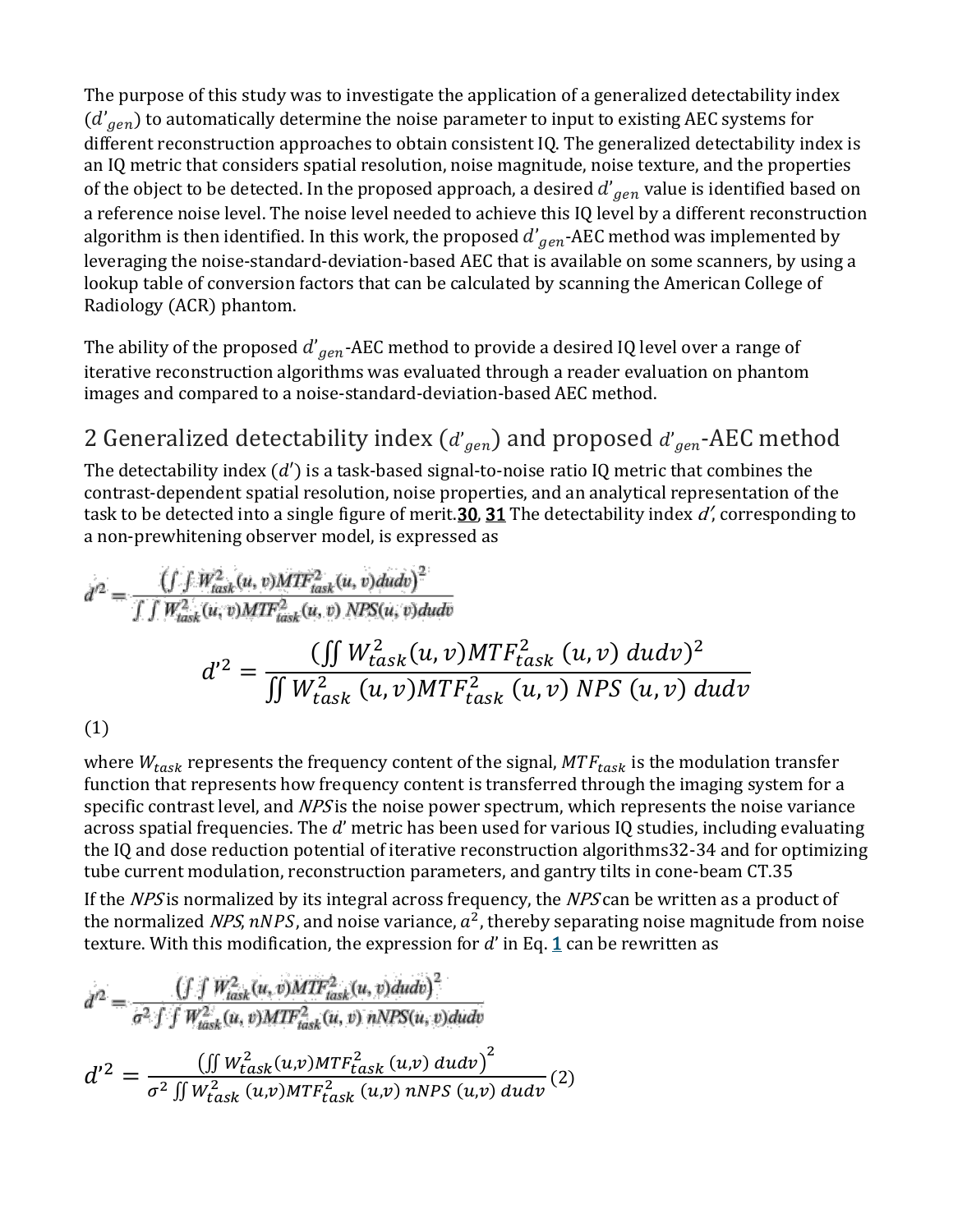$W_{task}$  is independent of radiation dose, but changes with the shape, size, and contrast of the object of interest.  $MTF_{task}$  and  $nNPS$  are generally independent of dose for filtered back projection reconstruction, except at very low dose, for which electronic noise correction may be employed. For iterative reconstruction algorithms, the amount of blurring may vary with the dose/noise level. Previous work reported the behavior of  $nNP$  and  $MTF_{task}$  across a range of dose levels for the reference reconstruction algorithm and the four strengths of iterative reconstruction used in this study[.36](https://aapm.onlinelibrary.wiley.com/doi/full/10.1002/mp.13286#mp13286-bib-0036)

Equation  $2$  can be written as:

$$
d_{gen}^{22} = \frac{K^{2}}{\sigma^{2}}
$$
\n
$$
d'_{gen}^{2} = \frac{K^{2}}{\sigma^{2}}(3)
$$
\n
$$
K^{2} = \frac{\left(\int f W_{task}^{2}(u, v) M T F_{task}^{2}(u, v) du dv\right)^{2}}{\int \int W_{task}^{2}(u, v) M T F_{task}^{2}(u, v) n N P S(u, v) du dv}
$$
\n
$$
K^{2} = \frac{\left(\int W_{task}^{2}(u, v) M T F_{task}^{2}(u, v) du dv\right)^{2}}{\sigma^{2} \int W_{task}^{2}(u, v) M T F_{task}^{2}(u, v) n N P S(u, v) du dv}
$$
\n
$$
(4)
$$

where  $K$  is a scalar conversion factor that depends on the reconstruction method and task object that is identified to represent IQ for a protocol, and  $d^{\prime}{}_{gen}$  is the generalized metric, calculated using the scalar conversion factor, that we propose to represent overall IQ. Using Eq. [3,](https://aapm.onlinelibrary.wiley.com/doi/full/10.1002/mp.13286#mp13286-disp-0003) we can convert between noise standard deviation and the generalized detectability index for a specific reconstruction algorithm. This formulation enables identifying the noise standard deviation needed to produce a specific  $d^{\prime} _{\hspace{0.3em}gen}$  value for a specific reconstruction algorithm using a precomputed lookup table of <sup>K</sup> scaling factors. Existing noise-based AEC methods can then be used to derive the tube current to provide this level of noise standard deviation. Iterative reconstruction algorithms may alter the perceived IQ by changing the noise texture and/or spatial resolution of the image. The proposed method is designed to adjust the standard deviation of the IR image to compensate for the changes in noise texture and spatial resolution to maintain the reference level of IQ.

Figure <u>[1](https://aapm.onlinelibrary.wiley.com/doi/full/10.1002/mp.13286#mp13286-fig-0001)</u> presents a flowchart of the proposed  $d'_{gen}$ -AEC method for the case in which a reference noise level, or a reference image with acceptable IQ, is available for a reference reconstruction algorithm, for example, filtered back projection. The objective of the  $d^{\prime} _{\hspace{0.5mm}gen}$ -AEC system is to identify the noise standard deviation level required by an IR algorithm to provide  $d^{\prime} _{\hspace{0.6mm}gen}$  equivalent to the reference image or protocol. The method first requires that an object be identified to represent the IQ needs of the particular imaging task (task object). For tasks that require detection of low-contrast objects, such as a liver lesion evaluation, a low-contrast object of 20– 40 mm size could be selected to represent the image feature whose visualization should drive the derivation of the tube current profile. For high-contrast detectability tasks, such as detecting contrast-filled vessels in CT angiography, a higher contrast object of 1–2 mm size could be selected to represent the image feature that should drive the derivation of the tube current profile. For combined tasks, the task with the higher current requirement should drive tube current selection. The proposed  $d^{\prime}_{gen}$ -AEC method requires a lookup table of *K*-factors for the reference reconstruction algorithm and the desired IR algorithm. The generation of these  $K$ -factor lookup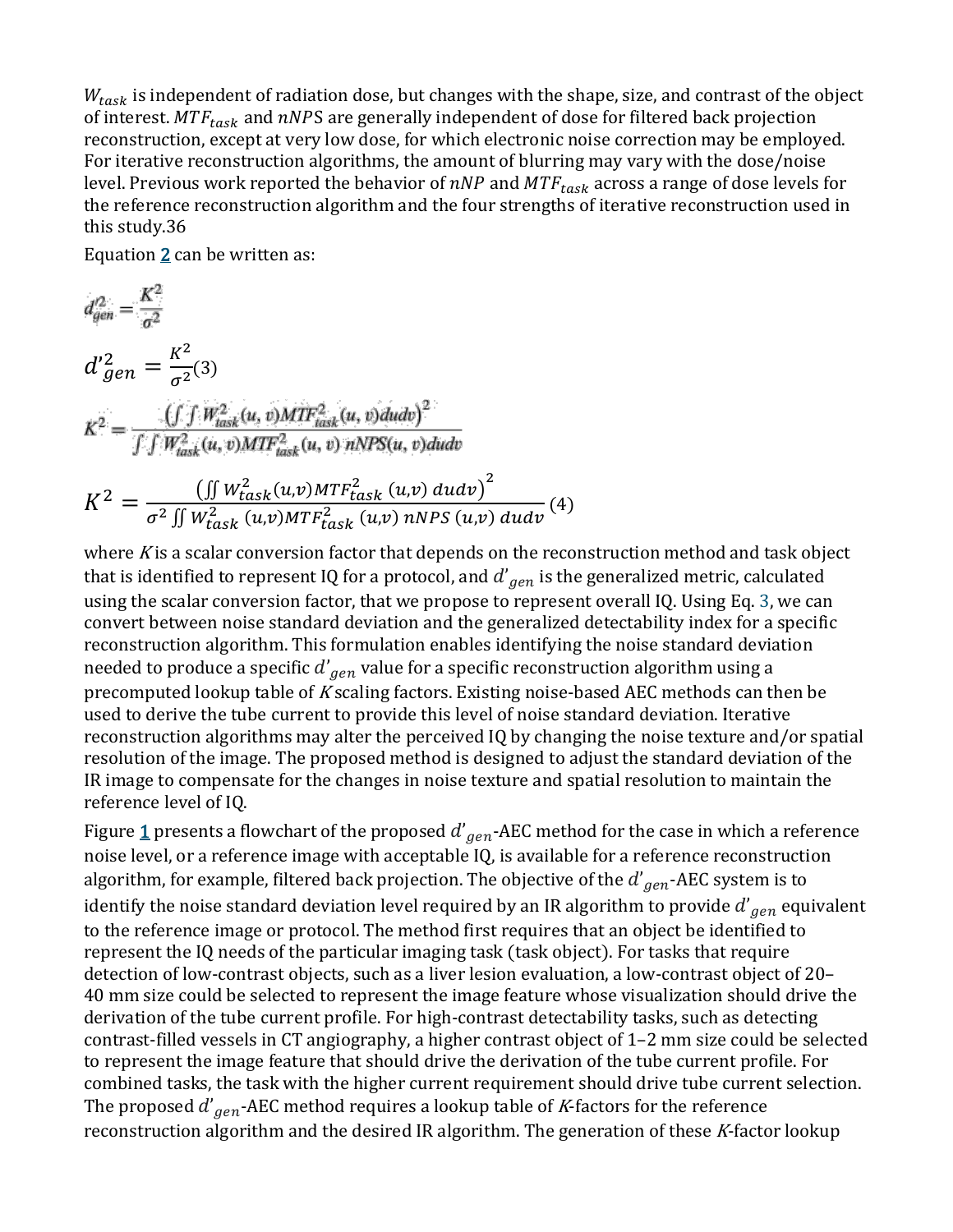tables will be described in Section <u>3</u>. As illustrated in Fig. <u>1</u>, the proposed  $d^{\prime} _{\hspace{0.1em}gen}$ -AEC method consists of the following steps.



**Figure 1** Flowchart of the proposed  $d'_{gen}$ -AEC method. [Color figure can be viewed at [wileyonlinelibrary.com\]](http://wileyonlinelibrary.com/)

- 1. Identify the noise standard deviation of the reference image,  $\sigma_{reference}$
- 2. Define an object to represent the imaging task, for example, size, contrast, and shape to be detected.
- 3.  $\,$  Calculate the **Figure 1** Flowchart of the proposed  $d^{'}_{\,gen}$  -AEC method. [Color figure can be viewed at [wileyonlinelibrary.com\]](http://wileyonlinelibrary.com/)
- 4. of the reference image using the K lookup table for the reference reconstruction algorithm and task object.

$$
d'_{gen\_reference} = \frac{K_{reference\_taskobject}}{\sigma_{reference}}
$$

$$
d'_{gen\_reference} = \frac{K_{reference\_taskobject}}{\sigma_{reference}}
$$
(5)

4. Calculate the standard deviation,  $\sigma_{IR}$ , required of the IR algorithm to meet this  $d^{\prime}_{gen}$  level, using the  $K$ lookup table for the IR algorithm.

$$
\sigma_{IR} = \frac{K_{IR\_taskobject}}{d'_{gen\_reference}}
$$
\n
$$
\sigma_{IR} = \frac{K_{taskobject}}{d'gen\_reference}
$$
\n(6)

 $\frac{1}{2} \left( \frac{1}{2} \right) \left( \frac{1}{2} \right) \left( \frac{1}{2} \right)$ 

The expressions in Eqs.  $\frac{5}{9}$  $\frac{5}{9}$  $\frac{5}{9}$  and  $\frac{6}{9}$  $\frac{6}{9}$  $\frac{6}{9}$  can be combined to relate the standard deviation of the iterative reconstruction to the standard deviation of the reference image at the same  $d^{\prime} _{\hspace{0.1em}gen}$  level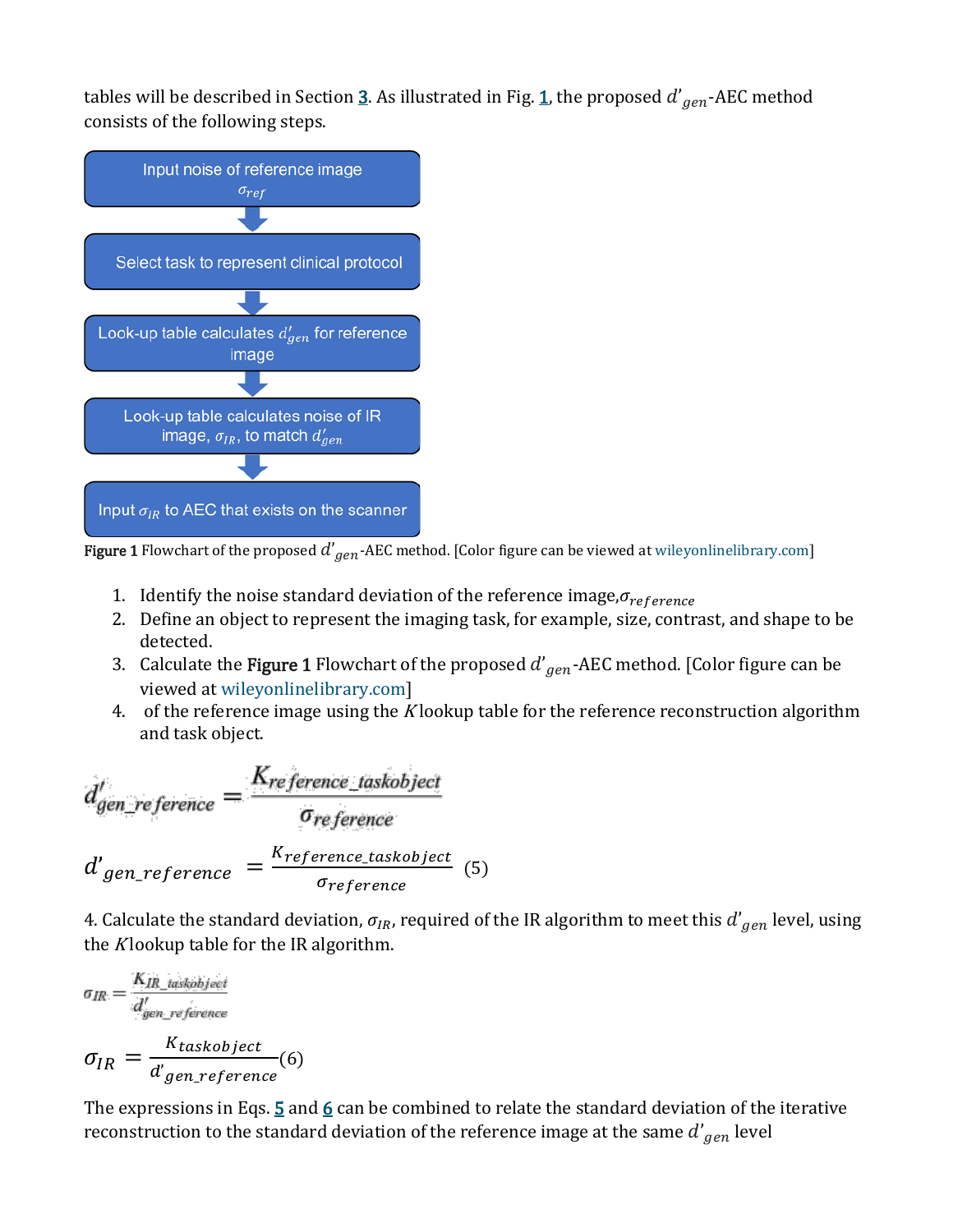$$
\sigma_{IR} = \frac{K_{IR\_taskobject}}{K_{reference\_taskobject}} \sigma_{reference} \sigma_{IR}
$$
\n
$$
\sigma_{IR} = \frac{K_{IR\_taskobject}}{K_{reference\_taskobject}} \sigma_{reference} \text{ (7)}}
$$

5. Input the desired standard deviation of the IR algorithm,  $\sigma_{IR}$ , into the existing noise-based AEC system, which will derive the required tube current profile.

As can be seen in Eq.  $Z$ , the proposed method calculates the noise standard deviation of the IR algorithm required to meet the desired  $d^{\prime} _{\hspace{0.5mm}gen}$  IQ level by scaling the reference standard deviation.

## 3 Generation of <sup>K</sup>-factor lookup tables

The proposed  $d'_{\hspace{0.8em}gen}$ -AEC method requires lookup tables of the  $K$ scaling factors defined in Eq.  $\underline{4}$ , which depend on $W_{task}$ , MT $F_{task}$ , and nNPS, for each investigated reconstruction algorithm.  $W_{task}$  is analytically modeled based on the shape, size, and contrast of the task object to be detected, while  $MTF_{task}$  depends on the contrast of the task object.

In this study,  $MTF_{task}$  and  $nNPS$  were estimated for each investigated reconstruction algorithm using the images of the ACR CT phantom. The ACR phantom was scanned on a clinical scanner (Revolution CT, GE Healthcare, Waukesha, WI) using the scan parameters and fixed tube current levels listed in Table [1.](https://aapm.onlinelibrary.wiley.com/doi/full/10.1002/mp.13286#mp13286-tbl-0001) For each fixed tube current setting (20 to 160 mAs in steps of 20 mAs), 80 images were reconstructed at 2.5 mm slice thickness using the filtered back projection (FBP) reconstruction available on the scanner (Revolution CT, GE Healthcare), referred to as the reference protocol. Images at each tube current setting were reconstructed with four strengths of an in-house iterative reconstruction method (IR1–IR4), where a higher strength refers to more regularization. The IR algorithm used in this study contains advanced noise modeling and object modeling. To speed up the reconstruction process, the system optics modeling is simplified in the algorithm, as this is the most time-consuming portion of a model-based iterative reconstruction method. This IR algorithm has achieved similar reconstruction speed as FBP.

Table 1. Summary of CT acquisition parameters and experimental conditions. All scans were performed on a clinical CT scanner (Revolution CT, GE Healthcare). For Studies 2 and 3, the tube current profile was derived by the automated exposure control (AEC) on the scanner (SmartmA) from the prescribed noise indices (see Sections [5](https://aapm.onlinelibrary.wiley.com/doi/full/10.1002/mp.13286#mp13286-sec-0011) and [6\)](https://aapm.onlinelibrary.wiley.com/doi/full/10.1002/mp.13286#mp13286-sec-0014)

|                                       | K-factor lookup<br>table generation | Study 1: evaluation for<br>case of ideal noise-<br>based AEC | <b>Study 2: evaluation</b><br>using existing noise-<br>based AEC    | Study 3: evaluation<br>using human<br>reader evaluation             |
|---------------------------------------|-------------------------------------|--------------------------------------------------------------|---------------------------------------------------------------------|---------------------------------------------------------------------|
| Tube voltage<br>(kV)                  | 120                                 | 120                                                          | 120                                                                 | 120                                                                 |
| Tube current<br>time product<br>(mAs) | $20-160$ in steps of<br>20          | $20 - 240$ in steps of 20                                    | Prescribed noise index<br>varied for each case<br>(18 HU reference) | Prescribed noise index<br>varied for each case<br>(17 HU reference) |
| AEC method                            | Fixed tube current                  | Fixed tube current                                           | SmartmA                                                             | SmartmA                                                             |
| $FOV$ (cm)                            | $25 \times 25$                      | $25 \times 25$                                               | $25 \times 25$                                                      | $35 \times 35$                                                      |
| Pixel size (mm)                       | $0.49 \times 0.49$                  | $0.49 \times 0.49$                                           | $0.49 \times 0.49$                                                  | $0.68 \times 0.68$                                                  |
| Slice thickness<br>(mm)               | 2.5                                 | 2.5                                                          | 2.5                                                                 | 2.5                                                                 |
| Phantom                               | <b>ACR</b>                          | <b>ACR</b><br>$ACR + 25 \times 35$ cm shell                  | $ACR + 25 \times 35$ cm shell                                       | Abdominal phantom<br>with liver lesions                             |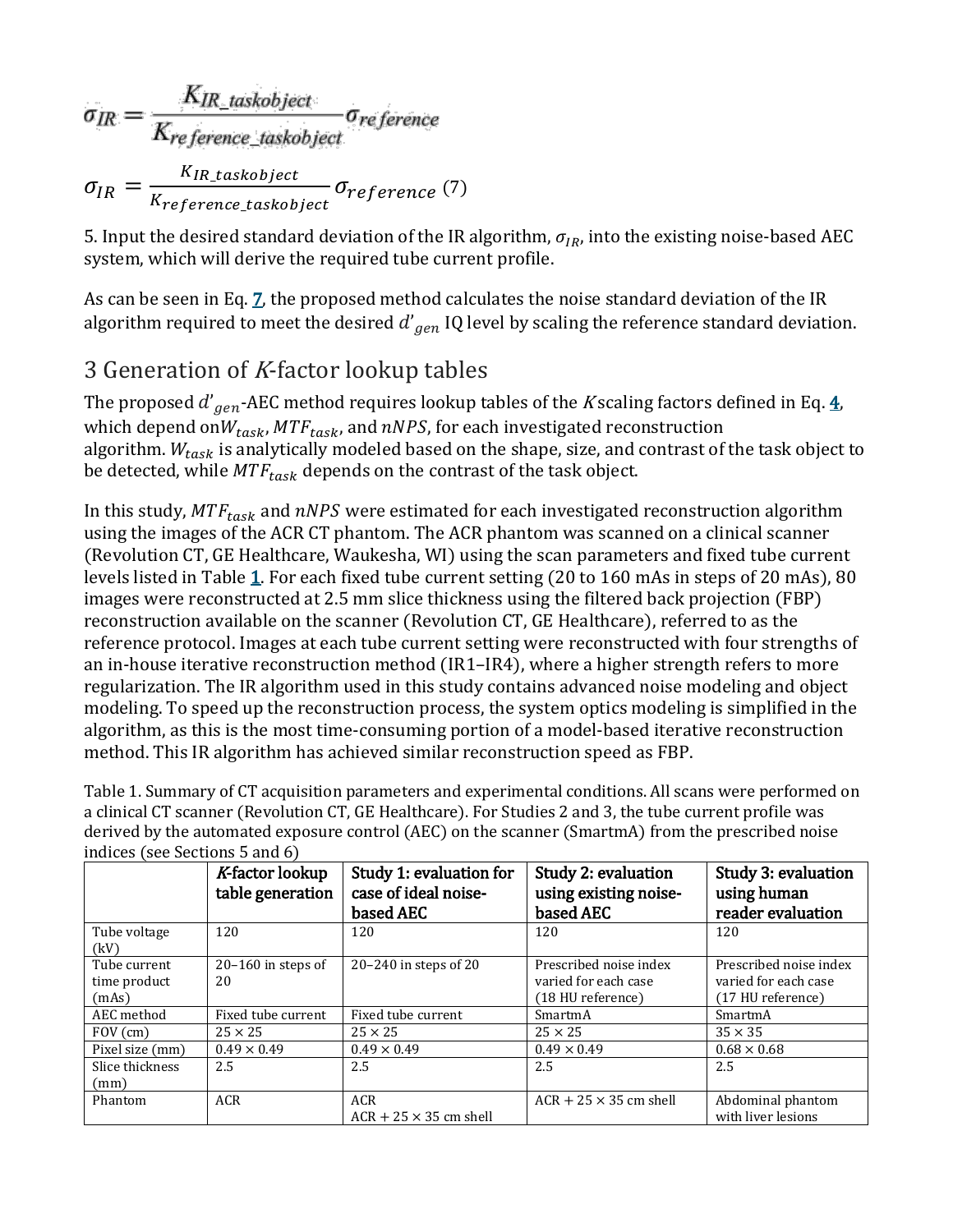| Task object     | Gaussian, 25, 120 | Gaussian, 25, 120 | Gaussian, 25, 120 | Gaussian, 25, 120 |
|-----------------|-------------------|-------------------|-------------------|-------------------|
| shape, diameter | Disk, 25, 120     |                   |                   |                   |
| (mm), contrast  | Gaussian, 5, 955  |                   |                   |                   |
| (HU)            | Disk, 5, 955      |                   |                   |                   |

The task-based MTF,  $MTF_{task}$ , represents the spatial resolution of the system for a specific contrast level.  $MTF_{task}$  is used in this study instead of the traditional definition of MTF to more accurately represent the nonlinear response of iterative reconstruction algorithms. To incorporate the effect of contrast-dependent resolution,  $MTF_{task}$  was obtained by estimating the edge spread function from the bone and acrylic contrast elements in Module 1 of the ACR phantom using previously published method[s.26](https://aapm.onlinelibrary.wiley.com/doi/full/10.1002/mp.13286#mp13286-bib-0026) Estimation of the edge spread function incorporates resolution information from both spatial directions within the image slice. NPS was calculated from the uniform section of Module 3 of ACR phantom. A total of 200 ROIs of  $128 \times 128$  pixels from 50 axial image slices were used to calculate the NPS. The mean value of each selected ROI was subtracted prior to the Fourier transform step to set the zero frequency value to zero.

 $W_{task}$  is the analytical function that describes the spatial frequency content of the signal, including its size, shape, and contrast. The task object should have the same contrast level as the contrast element used to estimate  $MTF_{task}$ , but can be of different size or shape to better reflect the needs of the specific protocol. A Gaussian-shaped signal may be a reasonable model for contrastenhanced lesions in which the enhancement increases toward the center of the lesion, for example, in tumors where the vasculature may be denser near the center and decreasingly so toward the periphery. For other signals, such as a contrast-filled vessel, a disk-shaped object may be more appropriate. Equation  $8$  expresses the 2D Gaussian in image space that was used to represent  $W_{task} (x, y)$  in a previous study of CT IQ, 34

$$
W_{task}(x, y) = C \exp\left(-\frac{x^2 + y^2}{FWHM^2} \ln(2)\right)
$$

$$
W_{task}(x, y) = C \exp\left(-\frac{x^2 + y^2}{FWHM^2} \ln(2)\right)
$$
(8)

In this study, <sup>K</sup>-factor lookup tables were generated for both a 120 HU, 25-mm-diameter signal (e.g., abdomen/liver protocol) and a 955 HU, 5-mm-diameter signal (e.g., angiography protocol). <sup>K</sup>-factor lookup tables were calculated assuming both a Gaussian-shaped signal [Eq. [8](https://aapm.onlinelibrary.wiley.com/doi/full/10.1002/mp.13286#mp13286-disp-0008) with FWHM = diameter] and a constant disk-shaped signal with the corresponding diameter.

Figure [2](https://aapm.onlinelibrary.wiley.com/doi/full/10.1002/mp.13286#mp13286-fig-0002) plots the K-factors [Eq. [4\]](https://aapm.onlinelibrary.wiley.com/doi/full/10.1002/mp.13286#mp13286-disp-0004) obtained for the reference reconstruction algorithm and four levels of IR for a 25-mm-diameter task with 120 HU contrast and 5-mm-diameter task with 955 HU contrast, modeled using both Gaussian and disk shapes. The plots demonstrate a decrease in <sup>K</sup>-factors at lower dose levels for some reconstruction methods that were due to changes in the nNPS and  $MTE_{task}$  at lower dose levels. However, the K-factors were relatively constant across a wide range of dose values. Therefore, for each reconstruction algorithm, the average K-factor across the measured dose values was used as the final lookup table for subsequent evaluation.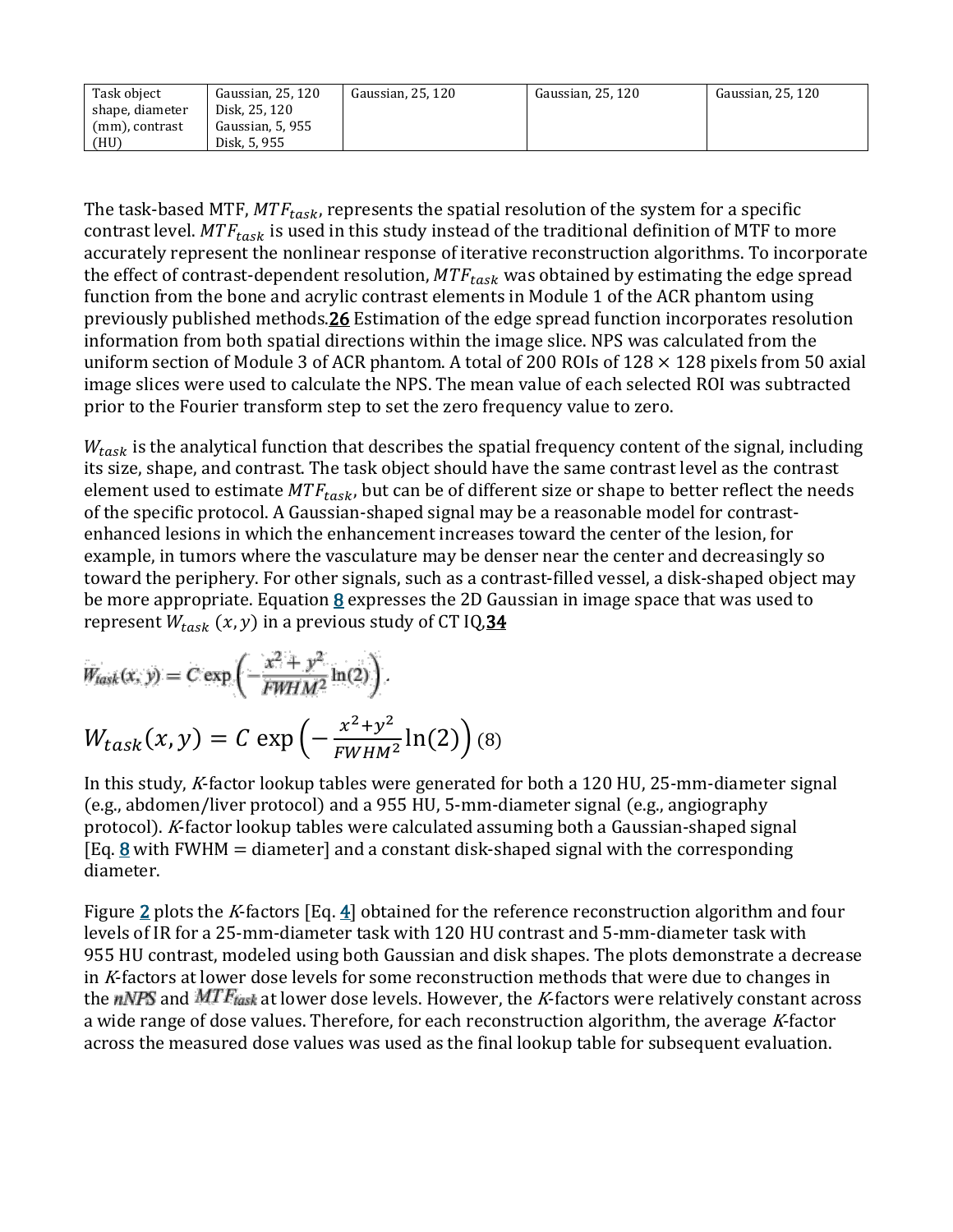

Figure 2 K-factors for the (a) 25-mm diameter acrylic task and (b) 5-mm diameter bone task, modeled with a Gaussian shape, plotted across the range of dose levels for each reconstruction method. <sup>K</sup>-factors for the (c) 25-mm diameter acrylic task and (d) 5-mm diameter bone task, modeled with a disk shape, plotted across the range of dose levels for each reconstruction method. Note the higher amplitude of K-factors for the disk-shaped objects compared to the Gaussian objects.

The K-factors calculated assuming the disk shape have higher amplitude than the K-factors calculated assuming the Gaussian shape, due to the higher frequency content of the sharp transition in the disk shape. As seen in Eq.  $Z$ , the ratio of the K-factors for the IR algorithm relative to the reference algorithm determines the final weighting of the reference noise standard deviation. To understand the effect of task shape on the ratio of K-factors for the IR algorithms relative to the reference algorithm, Fig.  $\underline{3}$  $\underline{3}$  $\underline{3}$  plots the ratio of  $K_{IR}$  to  $K_{reference}$  for the IR algorithms and the two task shapes. The task shape had a small effect on the K-factor ratios for the 25-mmdiameter acrylic task object, with a larger effect for the 5-mm bone task object, due to the increased high frequency content for this smaller object with higher contrast.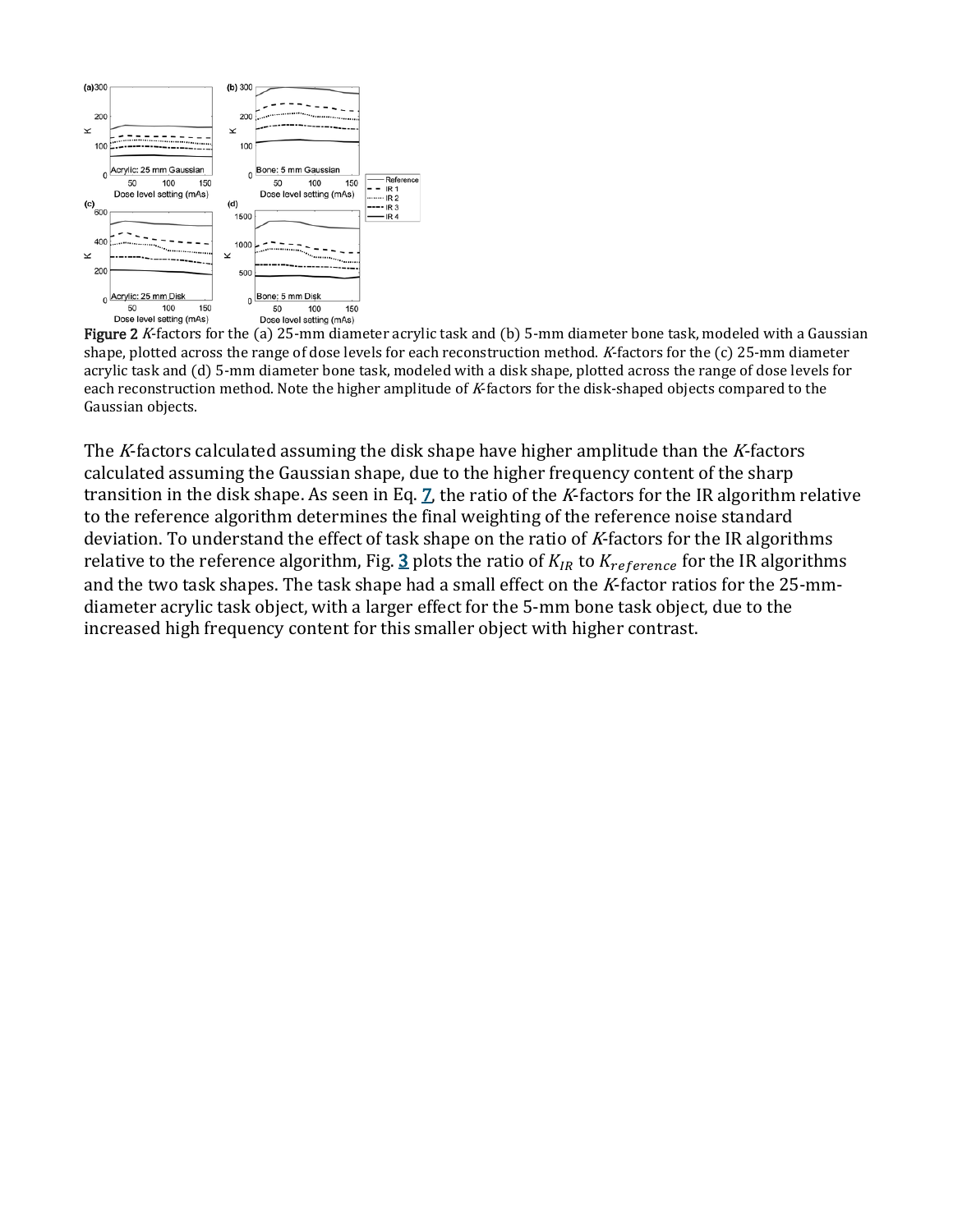

Figure 3 (a) Ratio of <sup>K</sup>-factors (iterative/reference) for the 25-mm diameter acrylic task modeled by both Gaussian and disk shapes. (b) Ratio of <sup>K</sup>-factors (iterative/reference) for the 5-mm diameter bone task modeled by both Gaussian and disk shapes.

Determining the correct tube current setting for low-contrast tasks is particularly challenging for IR algorithms because the MTF response of the algorithm can decrease at low-contrast levels.<mark>34</mark> Therefore, the following studies investigated the performance of the  $d^{\prime}_{gen}$ -AEC method while representing the task object as the 25-mm-diameter acrylic object. As both Gaussian and disk shapes resulted in similar K-factor ratios for this larger task object, the Gaussian lookup table was used for the subsequent studies.

#### $4$  Study 1: evaluation of  $d^{\prime}_{gen}$ -AEC method for case of ideal noise-based  $\,$ AEC

#### 4.A. Study 1: methods

The first set of experiments were designed to validate whether an image with noise standard deviation suggested by the K-factor lookup tables provided the desired  $d'$  IQ level. In this study, the ACR phantom, without and with elliptical shell of diameters 25 cm  $\times$  35 cm (Fig. [4\)](https://aapm.onlinelibrary.wiley.com/doi/full/10.1002/mp.13286#mp13286-fig-0004), was scanned using parameters listed in Table  $1$ . The tube current was fixed for each scan (i.e., no AEC), with the tube current setting varied from 20 to 240 mAs in increments of 20 mAs across scans. Using the ACR phantom in this study enables comparing the  $d^{'}_{\hspace{0.1em}gen}$  values predicted by the lookup table with the  $d'$  values measured directly from the image data using the methods described in Section <u>3</u>. Throughout the paper,  $d^{'}_{\hspace{0.1em}gen}$  represents the detectability calculated using the lookup table K-factor and the noise standard deviation estimated in the image [Eq.  $\frac{3}{7}$ ]. d' represents the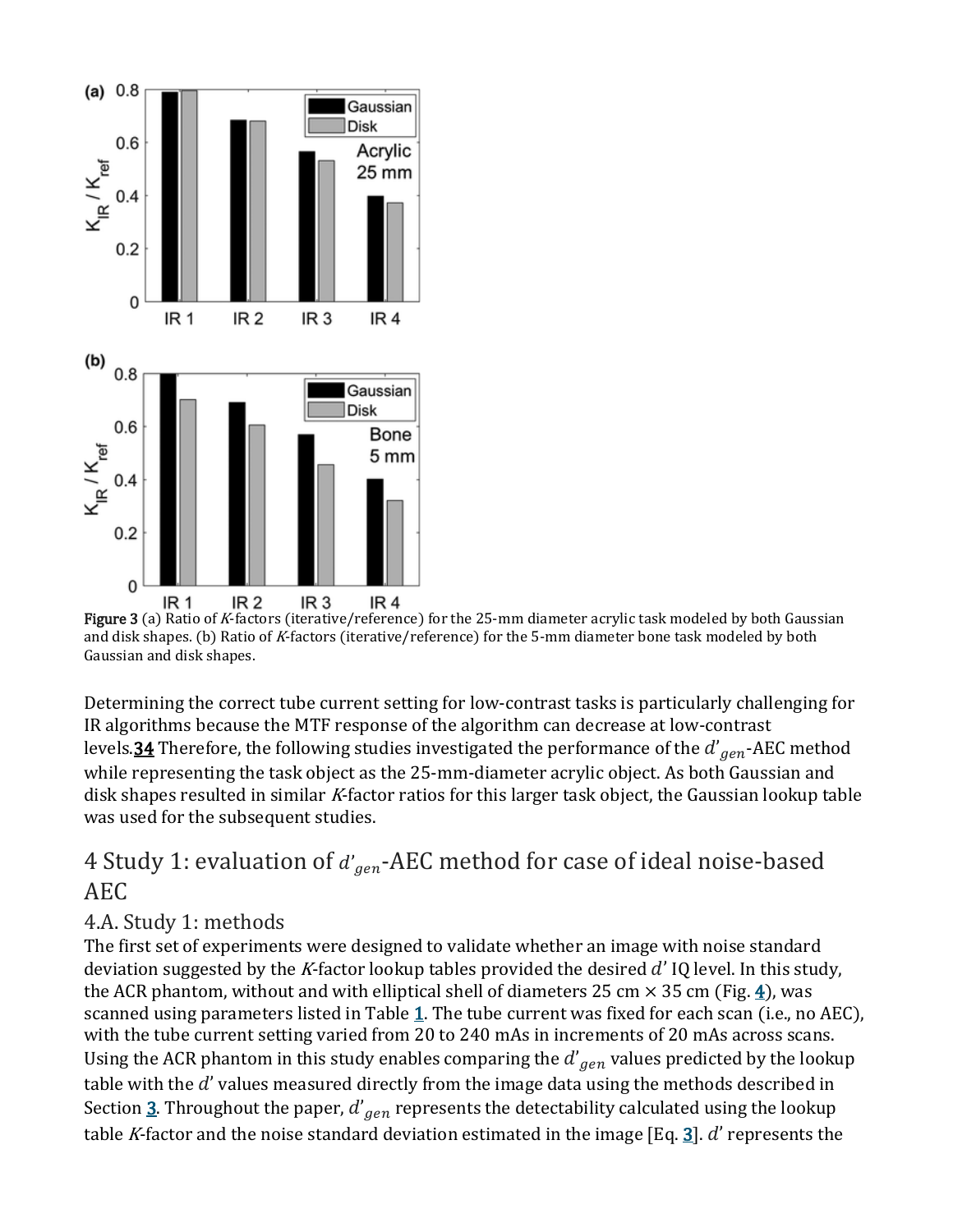detectability measured from image data  $[Eq, 2]$  $[Eq, 2]$ . Repeating the experiment using the ACR phantom with elliptical shell enables evaluating the accuracy of the predicted  $d^{'}\hspace{-3pt}{}_{gen}$  values for an object that  $\hspace{.06cm}$ is different than the one used to generate the lookup tables.



Figure 4 Image demonstrating the size and shape of the elliptical shell used with the ACR phantom for Studies 1 and 2.

At each dose level, images were reconstructed using the reference reconstruction algorithm and the four levels of IR. The noise standard deviation was calculated in a  $128 \times 128$  ROI extracted from the uniform region of ACR phantom for each reconstruction algorithm and dose level. For each reconstruction algorithm,  $d^{'}_{\hspace{0.1em}gen}$  was calculated using the measured noise standard deviation at each dose level and the dose-independent K-factor lookup tables for the acrylic task. The  $d'$  was also measured directly from the image data, using the methods described in Section [3,](https://aapm.onlinelibrary.wiley.com/doi/full/10.1002/mp.13286#mp13286-sec-0007) for each reconstruction algorithm and dose level, and for the ACR phantom with and without shell. The predicted  $d^{\prime}_{\phantom{\prime}gen}$  and measured  $d^{\prime}$  values were compared across the dose range to evaluate the accuracy of the  $d'_{\mathit{gen}}$  values obtained using the *K*-factor lookup tables.

This dataset was also used to evaluate the proposed  $d^{\prime} _{\hspace{0.5mm}gen}$ -AEC method for the case of an ideal  $^{\prime}$ noise-based AEC method that can derive the tube current profile to exactly provide the desired noise standard deviation for each reconstruction approach. The reference protocol was selected as the 240 mAs acquisition of the ACR phantom with elliptical shell reconstructed with the FBP reference algorithm and 2.5-mm slice thickness. The representative  $W_{task}$  was selected as a 25mm Gaussian with 120 HU contrast. The reference noise standard deviation,  $\sigma_{reference}$ , was measured in the images to be 23.6 HU. Using this standard deviation and the <sup>K</sup>-factor lookup table for the reference algorithm, the reference  $d^{\prime} _{gen}$  was calculated to be 4.8. For each IR algorithm, the standard deviation required to match the  $d'_{\hspace{1pt}gen}$  of the reference image,  $\sigma_{IR}$ , was calculated using the K-factor lookup tables calculated in Section [7.](https://aapm.onlinelibrary.wiley.com/doi/full/10.1002/mp.13286#mp13286-sec-0007) For each IR algorithm, the dataset with standard deviation of  $\sigma_{IR}$  was identified from the acquired set of images and the d' was calculated from the image data using the methods described in Section  $\underline{3}$ . The  $d'$  values estimated from the image data were compared to the desired, reference  $d^{\prime} _{\hspace{0.5mm}gen}$  for each IR algorithm.

#### 4.B. Study 1 results

Figure <u>[5](https://aapm.onlinelibrary.wiley.com/doi/full/10.1002/mp.13286#mp13286-fig-0005)</u> plots the  $d'_{gen}$  predicted by the *K*-factor lookup table and  $d'$ measured in the image data for the ACR phantom with and without elliptical shell for the IR 2 reconstruction algorithm. Similar results were obtained for the other reconstruction approaches. Reasonable agreement between the predicted and measured detectability was observed, with a maximum error of 45%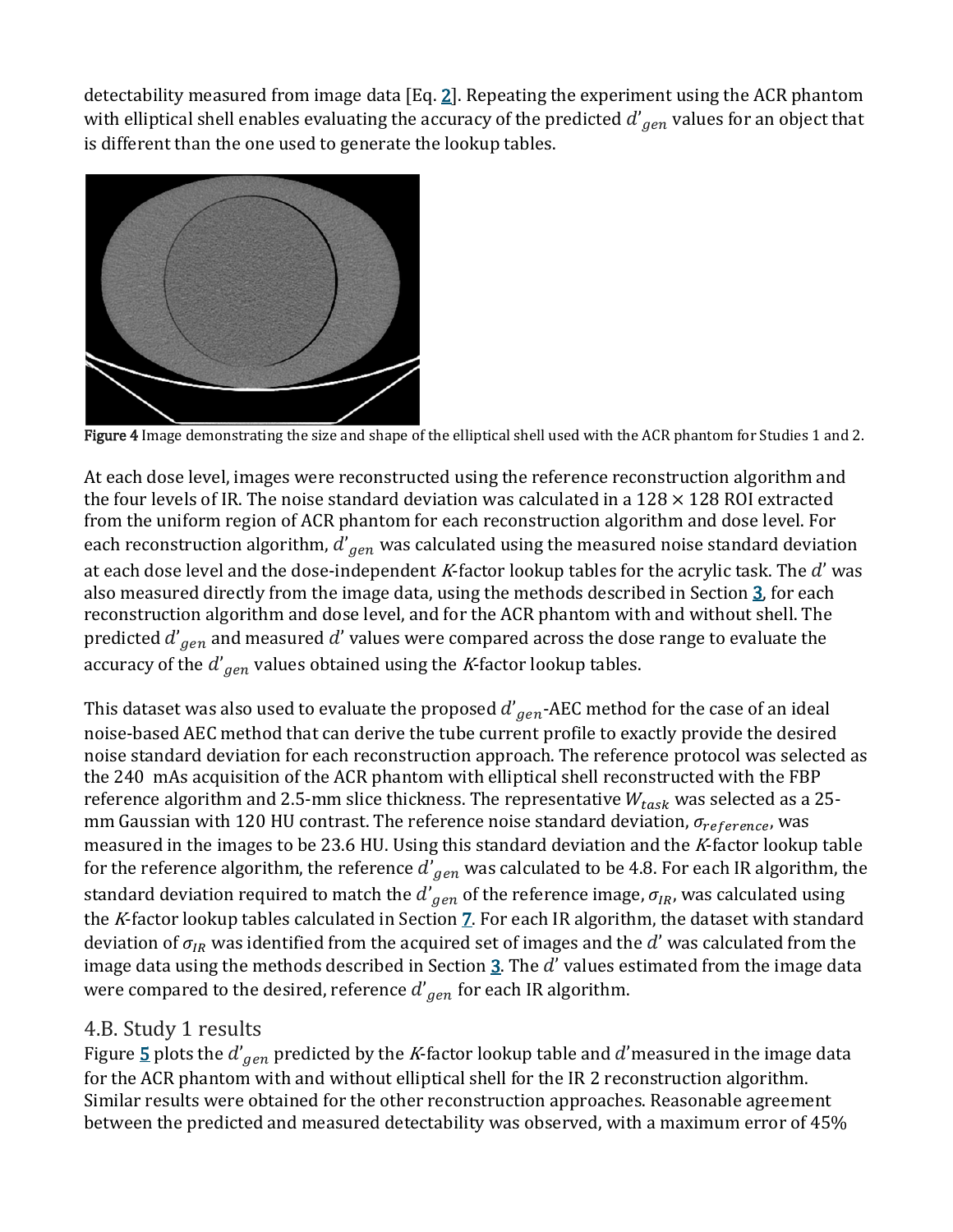for the elliptical phantom with shell at low dose and a mean absolute error of 15% across all dose levels. The difference between the predicted and measured detectability increased with decreasing dose for the elliptical phantom. With the elliptical shell, the exposure reaching the detector at the low-dose levels is less than the exposures that were used to create the lookup table without the shell. Figure [2](https://aapm.onlinelibrary.wiley.com/doi/full/10.1002/mp.13286#mp13286-fig-0002) demonstrated a small decrease in the K-factors at lower dose for the ACR phantom without shell. It is possible that the  $K$ -factors decrease more substantially at the detected exposure levels corresponding to low-dose acquisitions of the elliptical phantom. Therefore, the assumption of constant K-factors may introduce greater error for low-dose acquisitions of larger objects. Despite this error at low-dose levels, the results of the ACR phantom with elliptical shell demonstrate that the lookup table method provides reasonably accurate measured  $d'$  values for an object that is different than the one used to create the lookup tables.



**Figure 5** Prescribed  $d'_{gen}$  and measured  $d'_{gen}$  for images of the (a) ACR phantom and (b) ACR phantom with elliptical shell plotted across a range of dose levels for IR 2. [Color figure can be viewed at [wileyonlinelibrary.com\]](http://wileyonlinelibrary.com/)

Figure [6](https://aapm.onlinelibrary.wiley.com/doi/full/10.1002/mp.13286#mp13286-fig-0006) presents the images of the ACR phantom with elliptical shell resulting from the proposed  $d^{\prime}_{gen}$ -AEC method for the case of an ideal noise-based AEC system that can provide images with the prescribed noise standard deviation. Figure  $6$  presents the reference image as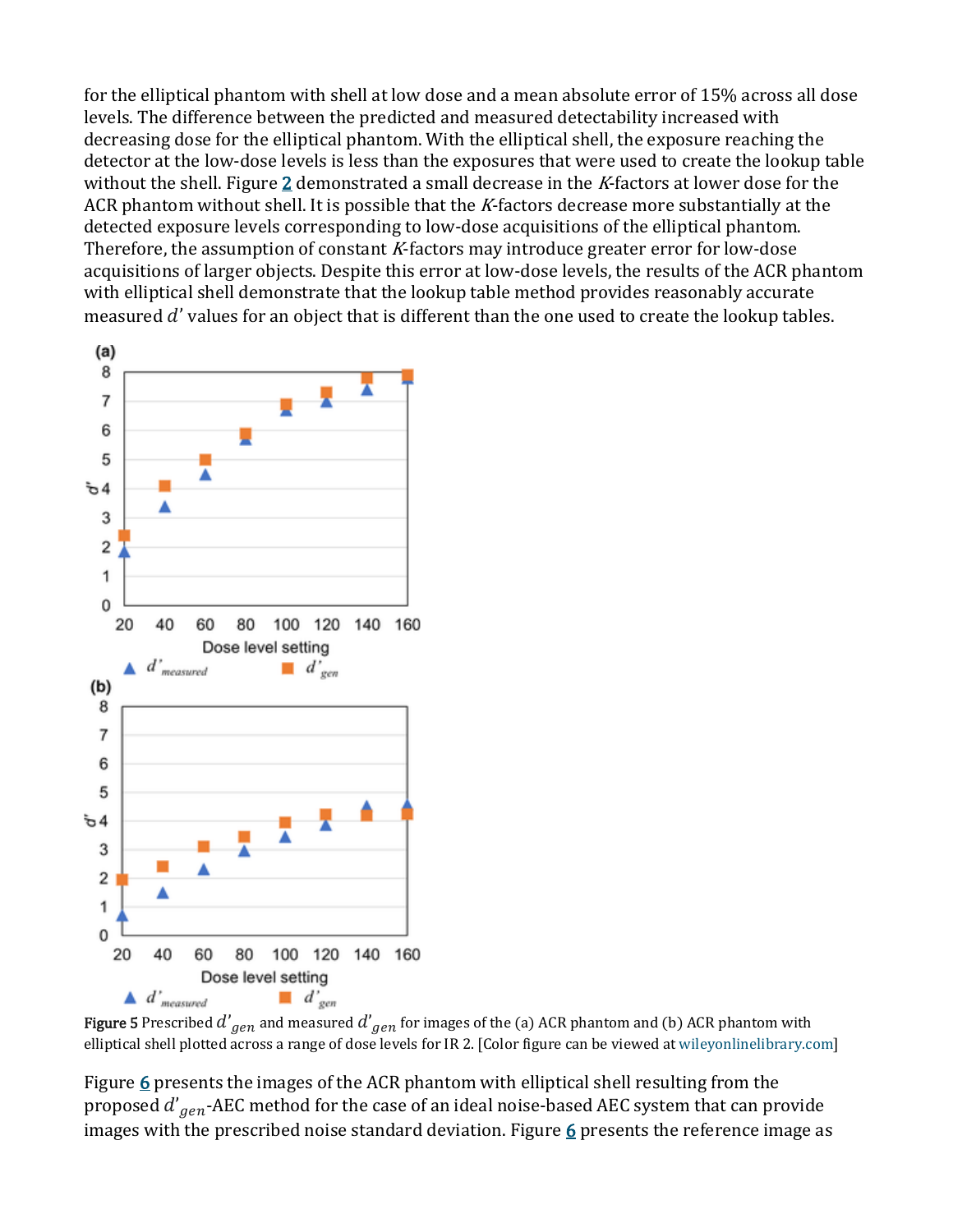well as the images resulting from IR 2 and IR 4 for two cases: (a) tube current setting manually identified to match the  $d^{'}_{\hspace{0.5mm}gen}$  of the reference image (b) tube current setting manually identified to match the noise standard deviation of the reference image. The  $d'$  calculated from the image data was 4.8 for IR 2 and 4.7 for IR 4 for the  $d'$  matched images, compared to the prescribed reference  $d^{'}_{\hspace{0.3em}gen}$  of 4.8, demonstrating that the proposed lookup tables can match the prescribed  $d^{\prime}_{\phantom{\prime}gen}$ value for the case of an ideal noise-based AEC. The images resulting from matching the noise standard deviation of the reference scan resulted in  $d'$  values of 2.9 (IR 2) and 1.2 (IR 4), suggesting reduced IQ for the iterative algorithms when matching noise standard deviation of the reference scan. Matching the  $d^{'}_{\hspace{0.3mm}gen}$  of the reference scan required more dose than matching the noise standard deviation, as seen in Fig. [6.](https://aapm.onlinelibrary.wiley.com/doi/full/10.1002/mp.13286#mp13286-fig-0006) However, both iterative reconstruction algorithms matched the  $d'$  of the reference image while reducing the dose compared to the reference reconstruction algorithm.



Figure 6 The reference image of the ACR phantom with elliptical shell is displayed at the left side of the figure. The top row shows images with noise standard deviation identified to match the  $d^{'}g_{\ell n}$  of the reference image for IR 2 and IR 4. The bottom row shows images with noise standard deviation identified to match the noise standard deviation of the reference image. The prescribed  $d'_{\,gen}$  was equal to 4.8. The  $d'$  calculated from the image data, as well as the noise standard deviation and tube current setting, is displayed above each image. Because of the  $25 \times 25$ -cm FOV, the full extent of the elliptical shell is not visible in the images.

# 5 Study 2: evaluation of  $d'_{gen}$ -AEC combined with existing noise-based  $\,$ AEC method

#### 5.A. Study 2: methods

The next study evaluated whether the proposed  $d^{\prime}_{gen}$ -AEC method, combined with the noisebased AEC available on the scanner, can produce IQ equivalent to the reference image across the investigated iterative reconstruction algorithms. The ACR phantom with elliptical shell was scanned using the existing tube current modulation AEC (SmartmA) at a reference protocol with prescribed noise standard deviation of 18 HU and reference FBP reconstruction (Table [1\)](https://aapm.onlinelibrary.wiley.com/doi/full/10.1002/mp.13286#mp13286-tbl-0001). Using  $\sigma_{reference}$  = 18 HU and the *K*-factor lookup tables ( $W_{task}$  corresponding to 25-mm Gaussian with  $120$  HU contrast), the reference  $d^{'}_{\hspace{0.3mm}gen}$  was calculated to be 7.15. For each level of iterative reconstruction, the K-factor lookup tables were used to calculate the noise standard deviation,  $\sigma_{IR}$ , required to obtain the reference  $d^{\prime}_{gen}$  of 7.15. For each iterative reconstruction algorithm (IR1– IR4), the phantom was scanned with the  $\sigma_{IR}$  value as the noise standard deviation input to the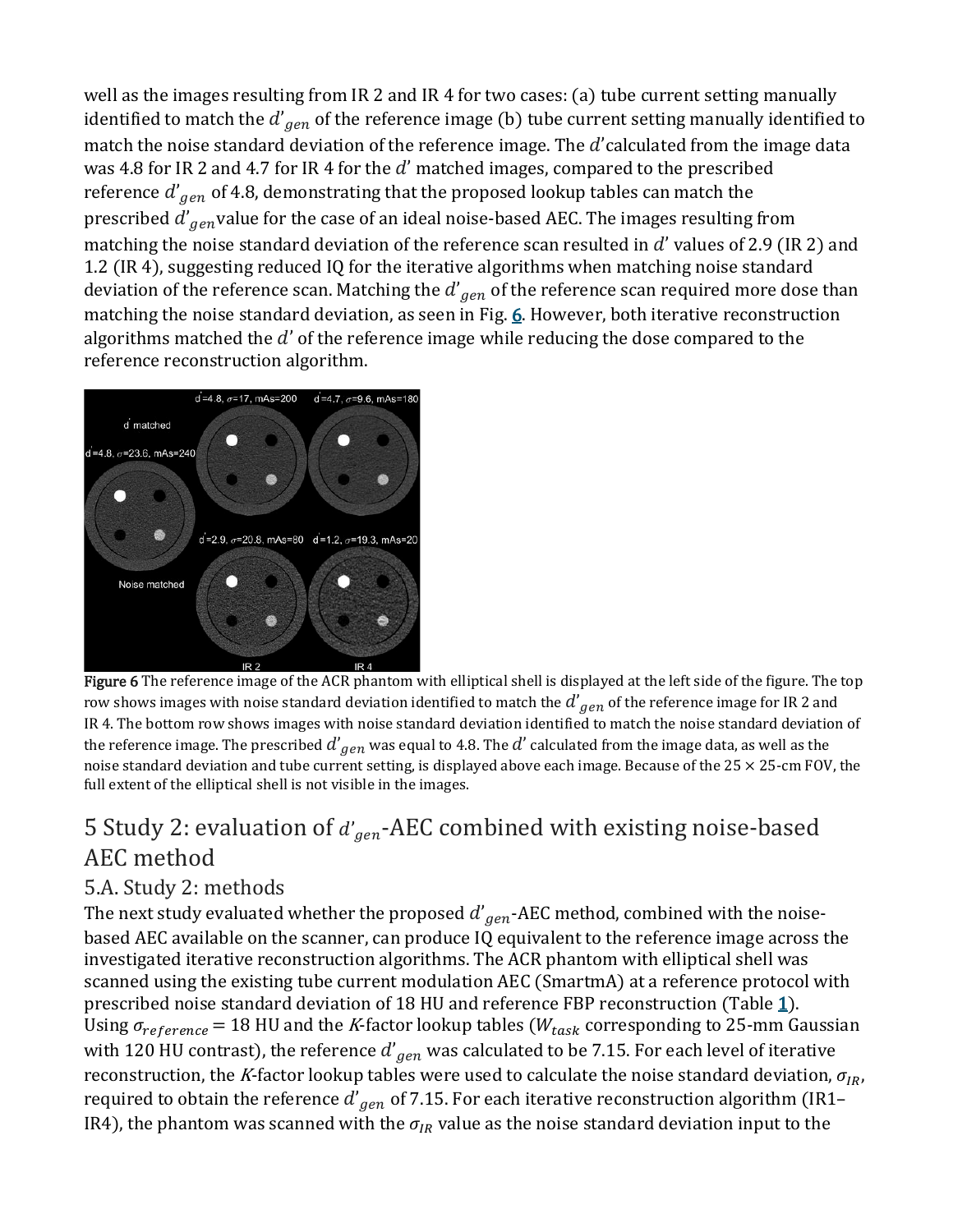scanner AEC system. For comparison, the phantom was also scanned for each IR algorithm with the reference noise standard deviation,  $\sigma_{reference} = 18$  HU, as the noise level input to the AEC system. For each case, the  $d'$  was calculated from the reconstructed images using the methods described in Section <u>[3](https://aapm.onlinelibrary.wiley.com/doi/full/10.1002/mp.13286#mp13286-sec-0007)</u> and compared to the desired reference  $d^{\prime}_{\phantom{\prime}gen}$  value predicted by the *K*factor lookup table.

#### 5.B. Study 2: results

Figure <u>[7](https://aapm.onlinelibrary.wiley.com/doi/full/10.1002/mp.13286#mp13286-fig-0007)</u> presents the results of the  $d'_{gen}$ -AEC method when combined with existing noise-based AEC system. Figure  $\overline{Z}$  presents the reference image as well as the images resulting from the four IR levels with the prescribed noise level selected to match the  $d^{\prime}_{\phantom{\prime}gen}$  (top row) of the reference image and the noise standard deviation (bottom row) of the reference image. Table  $2$  lists the prescribed  $d^{\prime} _{\hspace{0.3mm}gen}$ , measured  $d^{\prime}$ , prescribed noise standard deviation, and measured noise standard deviation for each image displayed in Fig. [7.](https://aapm.onlinelibrary.wiley.com/doi/full/10.1002/mp.13286#mp13286-fig-0007)



Figure 7 The reference image is displayed at the left side of the figure. The top row displays images resulting from the proposed to  $d'_{gen}$ -AEC method, where the prescribed noise level was calculated using the *K*-factor lookup to match the  $d'_{gen}$  of the reference image and the existing AEC system was used to derive the tube current profile to meet that noise level. The bottom row displays images generated by prescribing the same noise level as the reference image. The images, from left to right, represent IR 1, IR 2, IR 3, and IR 4. The  $d'$  calculated from the image data and CTDI<sub>vol</sub> are displayed above each image. The prescribed  $d^{\prime}_{gen}$  was equal to 7.15. The prescribed and measured noise values for the  $d^{\prime}_{gen}$ -AEC method are given in Table [2.](https://aapm.onlinelibrary.wiley.com/doi/full/10.1002/mp.13286#mp13286-tbl-0002)

|                 | Prescribed $d'_{gen}$ | Measured $d$ | Prescribed $\sigma$ | Measured $\sigma$ | $d'_{gen}$ resulting from |
|-----------------|-----------------------|--------------|---------------------|-------------------|---------------------------|
|                 |                       |              |                     |                   | measured $\sigma$         |
| Reference       |                       | 5.15         | 18                  | 21.16             | 5.7                       |
| IR <sub>1</sub> | 7.1                   | 5.41         | 14.5                | 18.27             | 5.6                       |
| IR <sub>2</sub> | 7.1                   | 5.15         | 12.4                | 15.81             | 5.6                       |
| IR <sub>3</sub> | 7.1                   | 4.86         | 10                  | 13.71             | 5.2                       |
| IR <sub>4</sub> | 7.1                   | 2.93         |                     | 12.77             | 3.9                       |

**Table 2.** The prescribed  $d'_{gen}$ , measured  $d$  , prescribed noise standard deviation, and measured noise standard deviation tabulated for each reconstruction approach in Fig. [7.](https://aapm.onlinelibrary.wiley.com/doi/full/10.1002/mp.13286#mp13286-fig-0007) The resulting  $d^{'}g_{en}$ , calculated by the lookup table for

As seen in Table <u>2</u>, there were discrepancies between the prescribed  $d^{'}_{\hspace{0.1em}gen}$  and measured  $d^{'}$  values, with errors ranging from 24% to 31% for the reference IR1–IR3 algorithm and 58% error for IR 4. The ability of the  $d^{'}_{\hspace{0.1em}gen}$ -AEC method to produce the desired  $d^{'}$  depends on (a) the accuracy of the K-factor lookup table approximation which was quantified in Section  $\frac{4}{3}$  $\frac{4}{3}$  $\frac{4}{3}$  and (b) the accuracy of the measured noise compared to the requested noise level. The results in this section include both sources of error. To further analyze the sources of error, Table [2](https://aapm.onlinelibrary.wiley.com/doi/full/10.1002/mp.13286#mp13286-tbl-0002) lists the prescribed ( $\sigma_{IR}$ ) and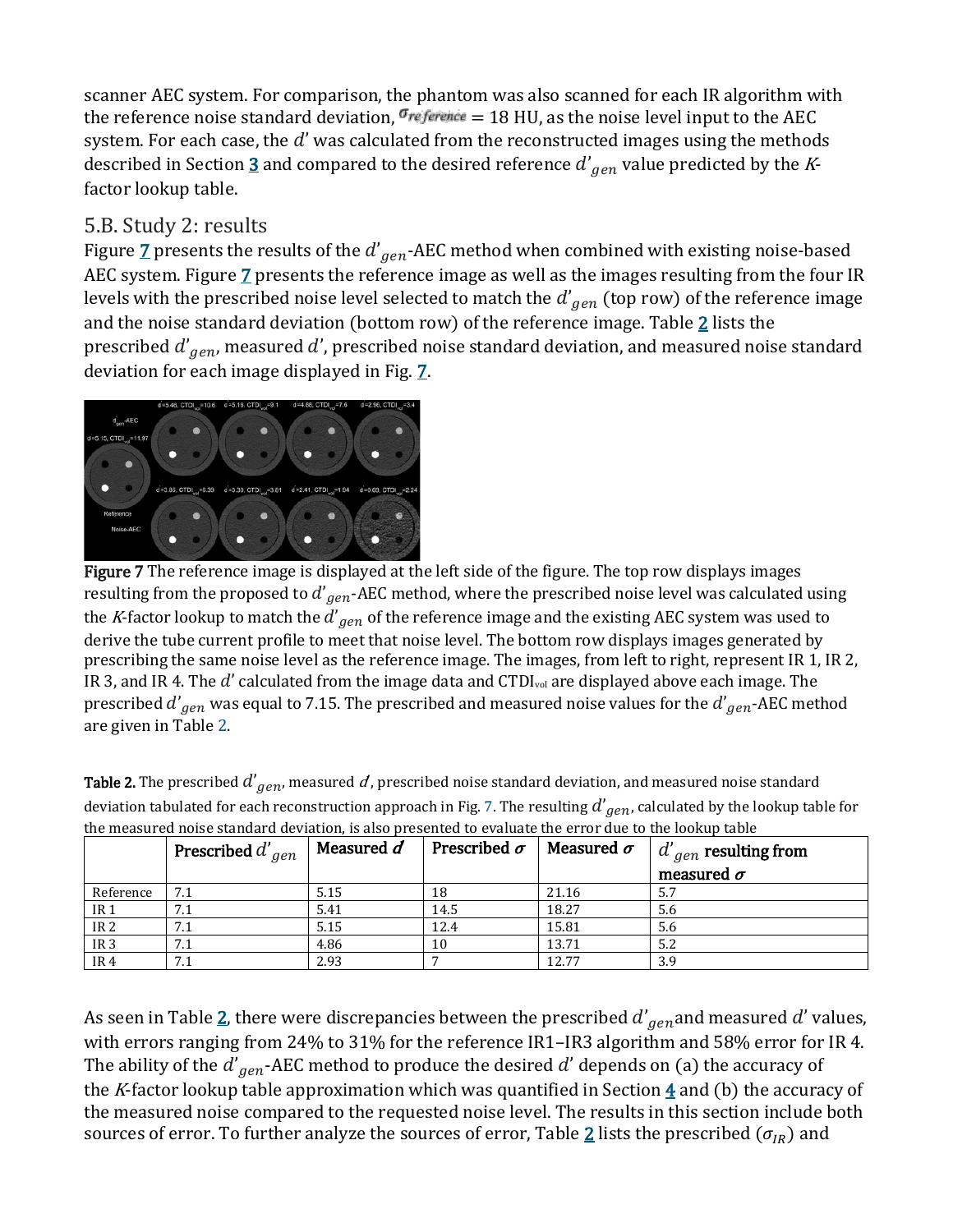measured  $(\sigma)$  noise standard deviation, with higher error between prescribed and measured noise associated with increasing levels of applied iterative reconstruction. To further explore the source of discrepancy between the prescribed  $d^{'}g_{en}$  and measured  $d^{'}$  values, Table <u>[2](https://aapm.onlinelibrary.wiley.com/doi/full/10.1002/mp.13286#mp13286-tbl-0002)</u> also lists the  $d^{\prime}_{\hspace{0.3mm}gen}$  values predicted by  $K$ -factor lookup table for the measured noise level, with errors ranging from 3% for IR 2 to 25% for IR 4. The results suggest that the agreement between the prescribed  $d^{\prime} _{\hspace{0.1em}gen}$  and measured  $d^{\prime}$  values across the wide range of applied iterative reconstruction levels depends on the accuracy of the measured vs prescribed noise values across those same levels. The AEC algorithm is not typically defined for the phantom used in this specific experiment but, despite these errors, Fig. <u>[7](https://aapm.onlinelibrary.wiley.com/doi/full/10.1002/mp.13286#mp13286-fig-0007)</u> demonstrates that the  $d^{'}_{\hspace{0.5mm}gen}$ -AEC method provides more consistent IQ compared to the reference scan than the approach of matching the noise standard deviation of the reference scan at dose levels that are reduced compared to the reference scan. As seen in Fig. Z matching the noise standard deviation of the reference scan required less dose than matching the  $d^{'}_{\hspace{0.1em}gen}$  of the reference scan but resulted in lower  $d^{'}$  values.

# 6 Study 3: evaluation of  $d'_{gen}$ -AEC using an anthropomorphic phantom and human reader evaluation

#### 6.A. Study 3: methods

Experiments with an anthropomorphic phantom were performed to evaluate whether the  $d^{\prime}_{\hspace{0.5mm}gen}$  -AEC method produces images reconstructed by iterative algorithms that have equivalent subjective IQ to the reference scan, as evaluated by expert human readers. This study used an upper abdominal phantom representing a small adult (CT Torso Phantom, CTU-41, Kyoto Kagaku, Kyoto, Japan), with low-contrast structures in the liver and with approximate diameters of 14 cm (anteroposterior) and 20 cm (lateral), as measured on the image slice used for IQ evaluation. The phantom was first scanned on the clinical scanner using the existing AEC at a selected reference protocol of prescribed noise level of 17 HU and reference FBP reconstruction (Table [1\)](https://aapm.onlinelibrary.wiley.com/doi/full/10.1002/mp.13286#mp13286-tbl-0001). Using the steps shown in Fig. <u>1</u>, the  $d'_{gen}$ -AEC method determined the noise index level to input into the existing AEC system (SmartmA) for the four levels of an in-house iterative reconstruction algorithm (IR 1, IR 2, IR 3, IR 4) to match the  $d'_{\hspace{1pt}gen}$  of the reference image. This study used the  $K$ factor lookup tables assuming the 25-mm Gaussian task object with 120 HU contrast. In this study, the low-contrast objects within the abdominal phantom (various liver lesions with  $\sim$ 25 HU contrast) were different than the task object used to determine the K-factor lookup table. Therefore, this study investigated whether the  $d'_{\hspace{1pt}gen}$ -AEC can provide comparable IQ across reconstruction approaches without exact knowledge of the task object. For comparison, the anthropomorphic phantom was also scanned at a prescribed noise level of 17 HU using the existing AEC algorithm (SmartmA) for the four levels of iterative reconstruction.

Three board-certified radiologists with expertise in abdominal/body imaging and two clinical application specialists in CT imaging, each with more than 30 yr of experience, evaluated the images for overall diagnostic IQ, image noise level, and noise texture on 5-point Likert scales (Table [3\)](https://aapm.onlinelibrary.wiley.com/doi/full/10.1002/mp.13286#mp13286-tbl-0003). The observers were blinded to the radiation dose and reconstruction method.

| Likert | Overall IQ                 | Noise magnitude                | Noise texture                       |
|--------|----------------------------|--------------------------------|-------------------------------------|
| scale  |                            |                                |                                     |
|        | Insufficient for diagnosis | Too much, cannot discern basic | Noise texture can easily mistake as |
|        |                            | structure                      | pathology                           |

Table 3. Likert score used to evaluate the overall image quality (IQ), noise magnitude, and noise texture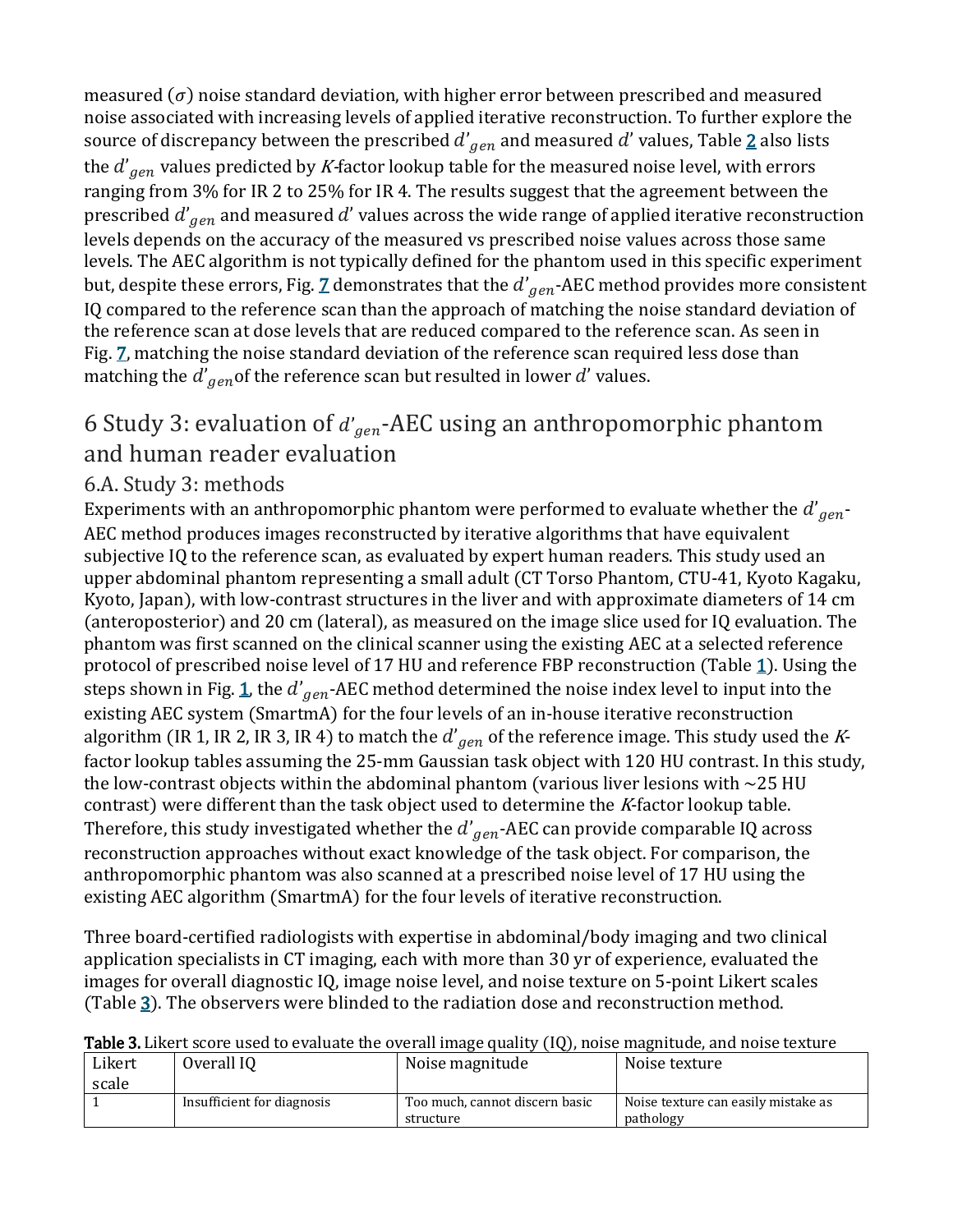| Degraded IQ barely sufficient for | Distracting, barely sufficient for         | Noise texture may be questioned as     |
|-----------------------------------|--------------------------------------------|----------------------------------------|
| diagnosis                         | diagnosis                                  | pathology                              |
| Satisfactory, fully adequate for  | Satisfactory, fully adequate for           | Noise texture not ideal but sufficient |
| diagnosis                         | diagnosis                                  | for diagnosis                          |
| Above average IQ                  | Would consider lowering dose               | Normal noise texture                   |
| Excellent IO                      | Would definitely consider<br>lowering dose |                                        |

The noise standard deviation was estimated in a  $128 \times 128$  ROI within each reconstructed image and used along with the *K*-factor lookup tables to calculate the resulting  $d'_{\hspace{1pt}gen}$  for each image. The statistical equivalence between the observer IQ scores for the reference and IR reconstructions was tested with a paired, two-sided *t*-test assuming unequal variance.

#### 6.B. Study 3: results

Figure  $\underline{8}$  $\underline{8}$  $\underline{8}$  displays images of the abdominal phantom reconstructed by the reference algorithm and the four levels of iterative reconstruction. The top row displays images from the four levels of iterative reconstruction using the  $d'_{\mathit{gen}}$ -AEC method to match the  $d'_{\mathit{gen}}$  of the reference protocol. The bottom row displays images from the four iterative reconstruction levels obtained using the existing AEC to match the noise standard deviation of the reference scan. The average observer overall IQ score is displayed for each image along with the CTDI $_{\text{vol}}$ .



Figure 8The reference image of the abdominal phantom is displayed at the left side of the figure. The top row displays images generated by the proposed to  $d'_{\it Gen}$ -AEC method, where the prescribed noise level was calculated using the *K*factor lookup tables to match the  $d^{'}_{\hspace{0.1em}gen}$  of the reference image, and the existing AEC was used to derive the tube current profile to meet that noise level. The bottom row displays images generated by prescribing the same noise level as the reference image. The images, from left to right, represent IR 1, IR 2, IR 3, and IR 4. The mean overall image quality score recorded by the observer and CTDIvol is displayed above each image. The prescribed and measured noise values for the  $d^{'}_{\hspace{0.1em}gen}$ -AEC method are given in Table IV.

As seen in Fig. <u>8</u>, the  $d'_{\mathit{gen}}$ -AEC method provided more consistent IQ between the reference algorithm and the four strengths of iterative reconstruction (IR1–IR4) with reduced dose compared to reference scan. For example, the mean IQ score was 3.3 for the reference and 3.5 for the IR3 image produced using  $d^{'}_{\hspace{0.5mm}gen}$ -AEC. Images obtained using the noise-based AEC resulted in  $\hspace{0.5mm}$ lower dose than the  $d'_{\hspace{0.5mm}gen}$ -AEC images but demonstrated reduced IQ compared to the reference scan and the  $d'_{\hspace{0.3mm}gen}$ -AEC images.

Table  $\frac{4}{3}$  $\frac{4}{3}$  $\frac{4}{3}$  lists the prescribed noise standard deviation  $\sigma_{IR}$ , noise standard deviation measured in the image  $\pmb{\sigma}$ , the prescribed  $d'_{gen}$  values, and the resulting  $d'_{gen}$  calculated using the measured noise standard deviation and K-factor lookup table. The closer agreement between prescribed and observed  $d^{\prime} _{\hspace{0.1em}gen}$  is likely associated with a similar agreement between the measured and prescribed image noise level.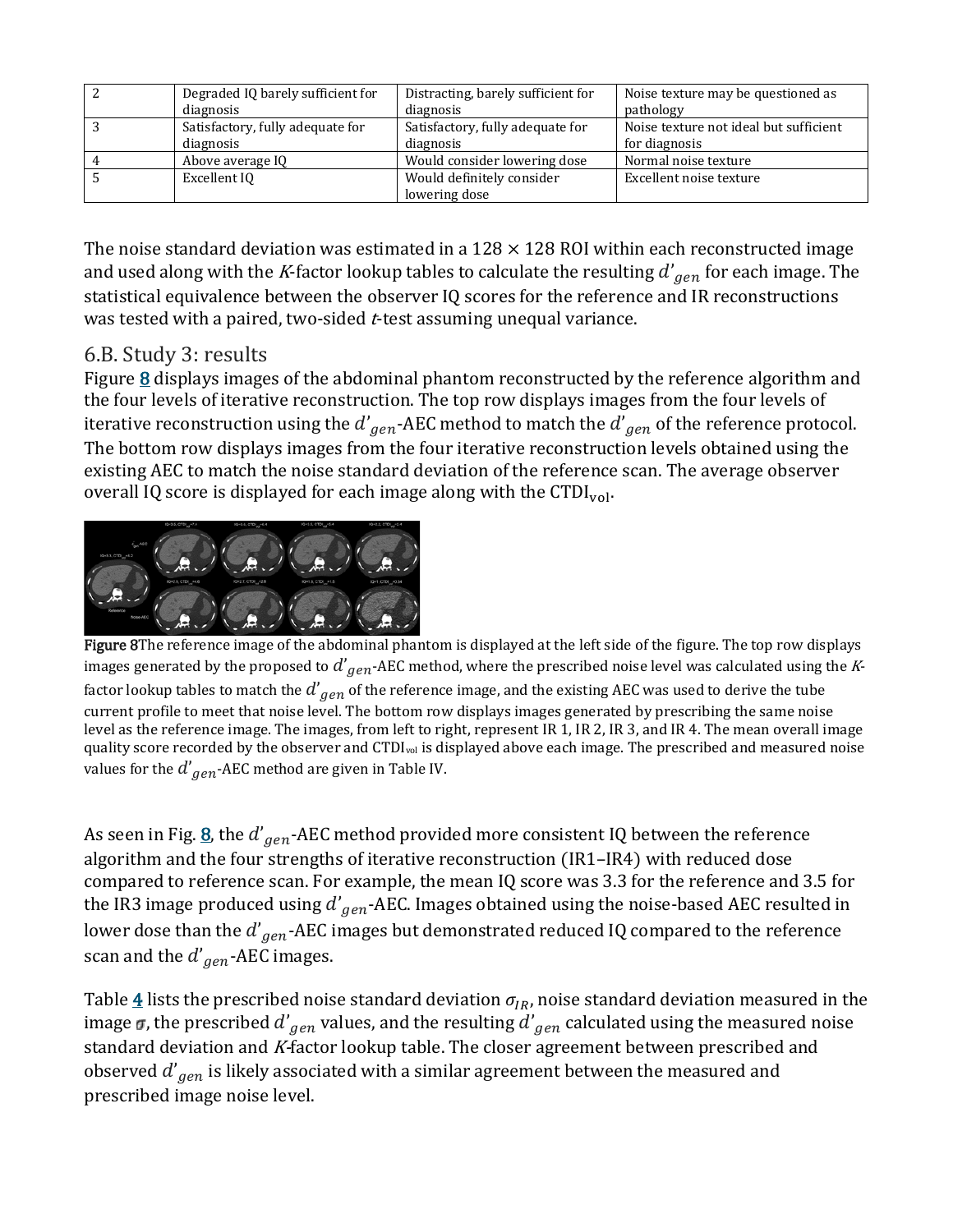|                 | Prescribed $\sigma_{IR}$ | Measured $\sigma$ | <b>Prescribed</b> $d'_{gen}$ | <b>Resulting</b> $d'_{gen}$ |
|-----------------|--------------------------|-------------------|------------------------------|-----------------------------|
| Reference       |                          | 17.5              | 7.5                          | 7.3                         |
| IR <sub>1</sub> | 13.7                     | 15.4              | 7.5                          | 6.8                         |
| IR <sub>2</sub> | 11.7                     | 13.0              | 7.5                          | 6.8                         |
| IR <sub>3</sub> | 9.5                      | 10.7              | 7.5                          | 6.8                         |
| IR <sub>4</sub> | 6.8                      | 8.4               | 7.5                          | 6.0                         |

**Table 4.** The prescribed  $d'_{gen}$ , prescribed noise standard deviation, and measured noise standard deviation tabulated for each reconstruction approach in the top row of Fig. [8.](https://aapm.onlinelibrary.wiley.com/doi/full/10.1002/mp.13286#mp13286-fig-0008) The  $d'_{\hspace{1pt}gen}$  resulting from the lookup table for the measured noise standard deviation is also presented

Figure  $9$  plots the observer IQ, noise, and noise texture scores for the reference and iterative reconstruction methods. The proposed  $d'_{\mathit{gen}}$ -AEC method resulted in diagnostic IQ, noise, and noise texture scores that were statistically equivalent to the reference scan for IR1-IR3 ( $P > 0.37$ ). The images acquired to match the noise standard deviation of the reference scan demonstrated lower mean IQ score than the reference scan, with the reduction in IQ score statistically significant for IR 3 and IR 4 ( $P$  < 0.005). For IR4, images produced by  $d^{\prime}_{gen}$ -AEC method had significantly lower IQ scores than the reference scan ( $P = 0.003$ ); however, the images had higher IQ score  $(Q = 2.2)$  than the images resulting from matching the noise standard deviation of the reference scan (IQ = 1). Figure  $\underline{10}$  $\underline{10}$  $\underline{10}$  plots the mean observer score of overall IQ against the prescribed and resulting  $d^{\prime} _{\hspace{0.3mm}gen}$  values.



Figure 9 Mean image quality score for overall image quality for diagnosis, noise in the image, and noise texture plotted for range of reconstruction algorithm for images produced by the (left)  $d^{'}{}_{gen}$ -AEC and (right) noise-based AEC [methods. The error bars represent the standard de](https://wol-prod-cdn.literatumonline.com/cms/attachment/e25958cf-995c-4fca-a403-9b3001305e71/mp13286-fig-0010-m.jpg)viation of image quality score across the five readers.<br>5



**Figure 10** Mean observer score for image quality plotted against the prescribed  $d'_{gen}$  and resulting  $d'_{gen}$  values. The error bars represent the standard deviation across the five observers.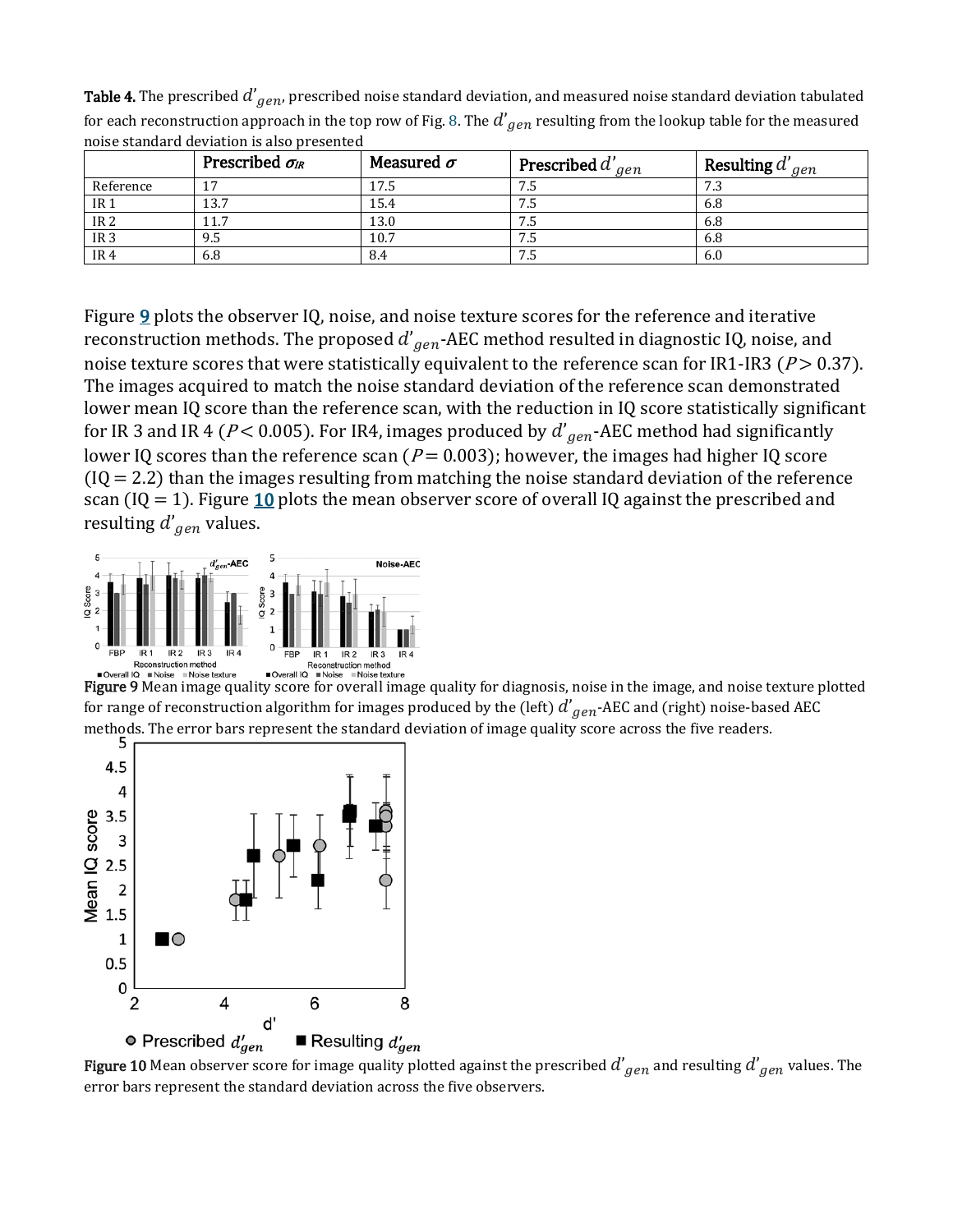### 7 Discussion

This paper proposes a method to determine the noise parameter to input to existing AEC systems to provide consistent IQ across different reconstruction approaches. The results demonstrated that using the  $d'_{\hspace{0.5mm}gen}$ -AEC method provided equivalent IQ to the reference scan for IR 1, IR 2, and IR 3, at reduced dose compared to the reference scan.

For the IR 4 algorithm, the  $d'_{gen}$ -AEC method resulted in a  $d'_{gen}$  of 4.2 and mean observer IQ score of 2.2, compared to a  $d'_{\hspace{0.8em}gen}$  of 7.6 and IQ of 3.3 for the reference scan. When an ideal noisebased AEC system was modeled in the study described in Section  $\frac{4}{10}$ , the lookup table method was able to identify the correct noise level for IR4 to match the  $d^{'}_{\hspace{0.3mm}gen}$  of the reference scan (Fig. <u>6</u>). When the noise-based AEC was used to derive tube current (Section  $\frac{5}{2}$ ), higher discrepancies between the measured  $d'$  and prescribed  $d'_{gen}$  were associated with similarly higher discrepancies between prescribed and measured noise standard deviation, particularly evident for IR 4 (Tables  $\underline{2}$  $\underline{2}$  $\underline{2}$  and  $\underline{4}$ ). These results suggest that it is difficult for the noise-based AEC to model the relationship between tube current, patient size, and noise level for this iterative algorithm with high level of regularization. Despite this discrepancy, the  $d^{\prime}{}_{gen}$ -AEC method provided improved IQ  $\,$ compared to the noise-based AEC system for IR 4.

The  $d^{'}_{\hspace{0.3mm}gen}$ -AEC method achieved more consistent IQ at reduced dose compared to the reference  $^{}$ scan. The noise-based AEC system provided greater dose reduction than the  $d^{\prime}_{\phantom{\prime}gen}$ -AEC method, however, at reduced IQ compared to the reference scan. If overall lower IQ is acceptable to the radiologist, the reference dose level could also be reduced. These results demonstrate that the dose reduction potential of IR algorithms may be overestimated when matching the image noise standard deviation across algorithms.

In this study, the K-factors were calculated as the average value obtained across the studied dose range, since results illustrated in Fig. [2](https://aapm.onlinelibrary.wiley.com/doi/full/10.1002/mp.13286#mp13286-fig-0002) indicated that the K-factors were relatively constant with dose. However, the K-factors did indeed decrease at the lower dose range. This reduction in Kfactor is due to increased blurring that occurs at high noise level, due to increased regularization and potentially electronic noise correction. The error in the assumption of constant K-factors at low dose is potentially the cause of the discrepancy between the prescribed  $d^{\prime} _{\hspace{0.1em}gen}$  and measured  $d'$  at low doses (Fig. [5\)](https://aapm.onlinelibrary.wiley.com/doi/full/10.1002/mp.13286#mp13286-fig-0005), which was greater for the ACR phantom with elliptical shell due to reduced detected exposure through larger objects. The MTF and NPS of iterative reconstruction algorithms are known to change with noise level,  $26$ ,  $34$  which would affect the K-factors for cases of low-dose acquisition and large object size. This leads to the conclusion that the  $d^{\prime} _{\hspace{0.6mm}gen}$ -AEC  $\,$ method could potentially be improved in the future by creating separate <sup>K</sup>-factor lookup tables for low-dose ranges that would need to depend on the level of dose reaching the detector and may change with patient size.

This study used a two-dimensional calculation of  $d'$  [Eq. [2\]](https://aapm.onlinelibrary.wiley.com/doi/full/10.1002/mp.13286#mp13286-disp-0002), due to the method of calculating  $\textit{MTF}_{task}$  from the contrast elements within the ACR phantom. $\underline{26}$  The  $\textit{d'}_{gen}$ -AEC method could be improved in future work by using a three-dimensional  $d'$  calculation that takes into account how the IR algorithms differ in spatial resolution along the slice direction. The  $d^{\prime}{}_{gen}$  -AEC method accounts for the nonlinear response of iterative reconstruction algorithms due to local contrast level, which is a cause of the spatially varying response of iterative reconstruction algorithms. Other factors that cause the MTF or NPS to vary locally are not modeled by the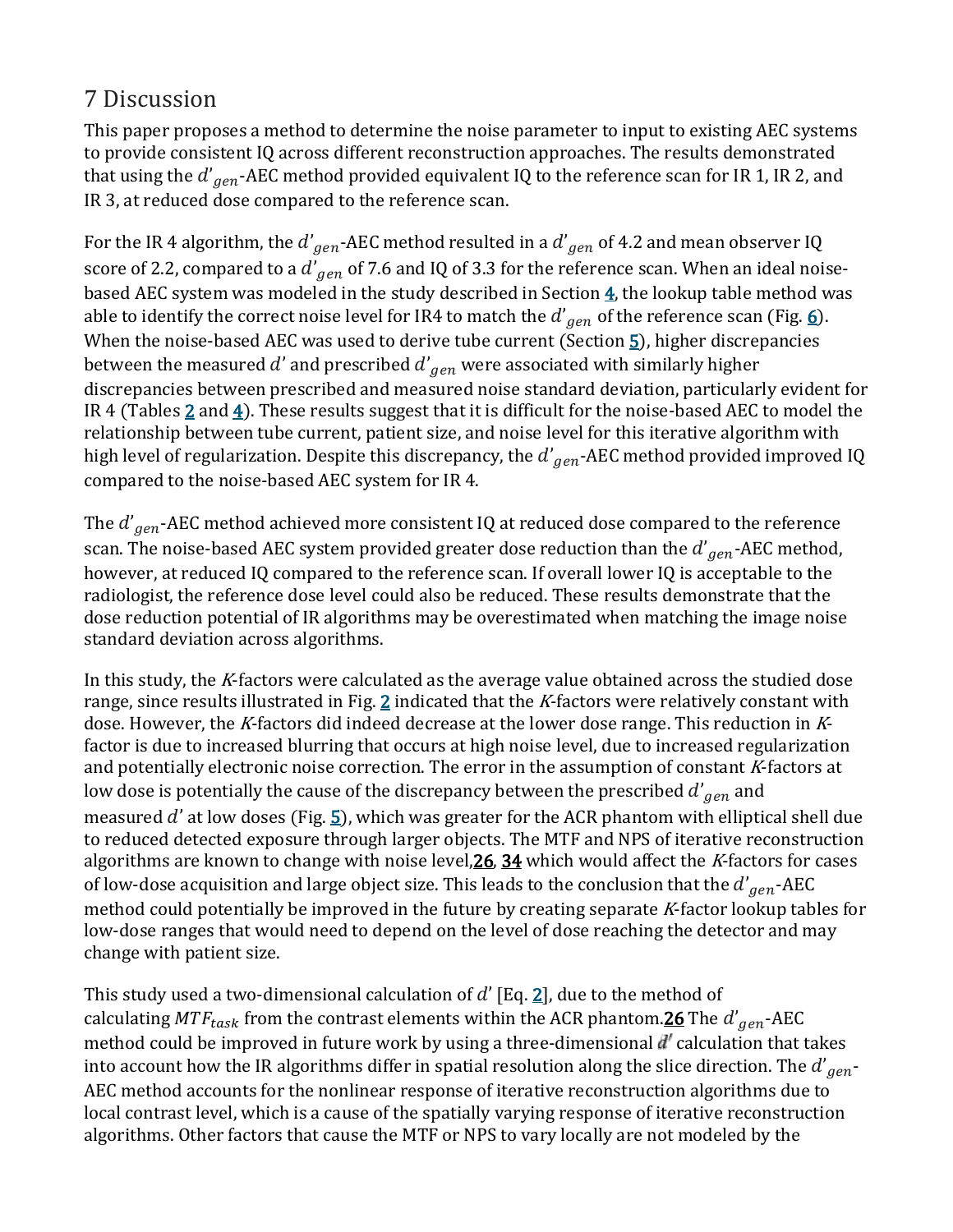proposed  $d^{\prime}_{gen}$ -AEC method. MTF and NPS are known to vary locally even for filtered back  $\,$ projection reconstruction, yet these metrics have been widely used to describe overall IQ as a first-order approximation, which is the goal of the proposed method.

A previous study proposed using the CHO to identify the dose setting for an iterative reconstruction algorithm to match the low-contrast detectability of a reference scan[.13](https://aapm.onlinelibrary.wiley.com/doi/full/10.1002/mp.13286#mp13286-bib-0013) This previous method and our proposed method both aim to provide consistent IQ across different reconstruction approaches. The primary differences are that our proposed  $d^{\prime} _{\hspace{0.5mm}gen}$  -AEC method can  $\hspace{0.5mm}$ leverage the noise-based AEC system on some scanner models to derive the tube current profile and uses a task-based SNR metric,  $d'$ , instead of a metric of detection performance (area under the receiver operator characteristic curve: AUC). Because  $d'$  represents the signal-to-noise ratio between the observer scores for the signal present and absent conditions, it can be mathematically related to AUC for certain conditions.<sup>37</sup> However, calculating the AUC typically requires more images. Unlike  $d'$ , AUC saturates at one when the observer score distributions are separated and the signal is reliably detectable by the observer, even as noise level decreases.  $d'$  continues to increase as the noise level decreases. Based on the above reasons, we consider it may be more practical to use  $d'$  as a general IQ metric for guiding AEC that is less sensitive to accurate modeling of the task object.

The evaluation of the  $d^{'}_{\hspace{0.5mm}gen}$ -AEC method in this study used the  $120$  HU,  $25$ -mm acrylic Gaussian as the representative task object for driving the derivation of the tube current profile. For the abdominal phantom in Study 3, the results of the  $d^{\prime}{}_{gen}$ -AEC method could potentially be improved by using a lower contrast task to calculate the K-factors, for example, a 25 HU contrast level as is seen in the liver of the phantom. The size of the task object can be altered by changing the analytical function  $W_{task}$ . However, calculating the  $MTF_{task}$  for a lower contrast object requires calibration scans at this contrast level. Our goal was to develop a task-based AEC method that is practical to calibrate. The results of this study suggest that the  $d^{'}_{\hspace{0.1em}gen}$ -AEC method can provide IQ comparable to the reference scan without requiring exact knowledge of the imaging task. However, Fig. [3](https://aapm.onlinelibrary.wiley.com/doi/full/10.1002/mp.13286#mp13286-fig-0003) demonstrates that accurate modeling of task shape may be more important for small, high-contrast objects. Future studies are needed to investigate the performance of the  $d^{\prime} _{\hspace{0.5mm}gen}$ -AEC method for other applications, such as cardiac imaging or lung imaging, where small objects with high contrast may drive the tube current profile. It may be possible for a clinical application to be driven by multiple task requirements. In this case, it may be beneficial to calculate the required tube current for each task independently and then pick the higher tube current to ensure adequate IQ for all tasks.

The proposed  $d^{\prime}_{\phantom{\prime}gen}$ -AEC method can be implemented by the user on any scanner with a noisebased AEC method. For each reconstruction algorithm, a  $K$ -factor lookup table should be calculated using the methods described in Section [3,](https://aapm.onlinelibrary.wiley.com/doi/full/10.1002/mp.13286#mp13286-sec-0007) which involve scanning a uniform phantom for estimating NPS and a phantom with elements at desired contrast levels for estimating  $MTF_{task}$ . The results in Fig. [2](https://aapm.onlinelibrary.wiley.com/doi/full/10.1002/mp.13286#mp13286-fig-0002) suggest that performing calibration at one dose setting may be acceptable, although improvements could be obtained with additional low-dose lookup tables. <sup>K</sup>-factors for tasks of different size and shape could be obtained by changing the analytical task function,  $W_{task}$ . For each protocol, a reference standard deviation must be determined that produces acceptable IQ for the reference algorithm. This reference noise standard deviation could be based on existing protocol tables, as this reference noise level is currently input to the scanner as the noise index, or the noise level could be estimated in a reference image of acceptable IQ.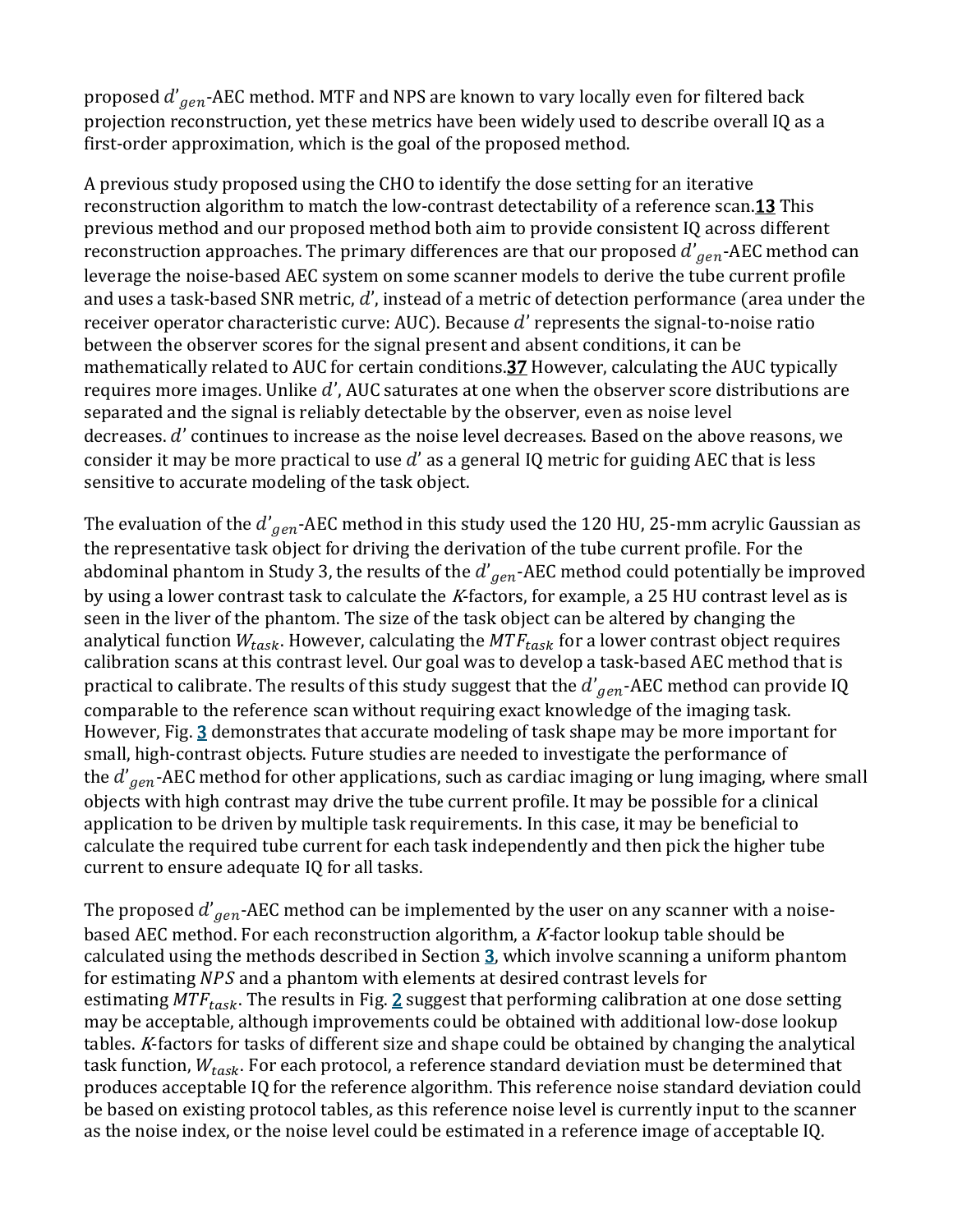Using the lookup table for the reference algorithm and the measured noise standard deviation in a reference image of acceptable IQ, the user would calculate the reference  $d^{\prime} _{\phantom{\prime}gen}$  value. The lookup table for the desired iterative algorithm would then be used to calculate the noise standard deviation that should be prescribed for the iterative algorithm to meet this IQ level. The reference reconstruction need not be based on filtered back projection. The K-factor lookup tables along with Eq. *[7](https://aapm.onlinelibrary.wiley.com/doi/full/10.1002/mp.13286#mp13286-disp-0007)* could be used to convert the desired noise standard deviations between any two algorithms.

While the proposed method was designed specifically for scanners with noise-based AEC systems, a  $d^{\prime} _{\hspace{0.5mm}gen}$ -based method could potentially be developed for scanners with other AEC systems. For scanners that take a reference tube-current-time-product value as input to the AEC, a lookup table of weighting factors could potentially be calibrated to convert reference mAs values between different reconstruction algorithms, with the goal of maintaining constant detectability.

This study presents a preliminary feasibility study of the proposed  $d^{\prime} _{\hspace{0.1em}gen}$ -AEC method. Quantitative results and conclusions are limited to the algorithms and phantoms that were evaluated. Future work is needed to further investigate the performance of the  $d^{\prime} _{\hspace{0.5mm}gen}$ -AEC method for additional object sizes and contrast levels, as well as additional reconstruction algorithms. The proposed method could be applied in future work to provide consistent IQ across other changes in scan parameters, for example, tube voltage setting.

# 8 Conclusions

This study investigated a novel AEC method, based on a generalized detectability index, to provide more consistent IQ across image reconstruction approaches. The proposed method can be implemented on CT scanners with noise-based AEC by using a lookup table of scaling factors to calculate the noise standard deviation needed for an iterative algorithm to meet a reference detectability index. The results of the phantom study provide preliminary evidence that the proposed  $d^{\prime}_{gen}$ -AEC can produce consistent IQ across different iterative reconstruction approaches, with reduced dose compared to the reference scan.

# Conflicts of Interest

Parag Khobragade and Taly Gilat Schmidt receive research funding from GE Healthcare. Jiahua Fan, Franco Rupcich, and Dominic Crotty are employees of GE Healthcare.

#### References

- 1Nguyen PK, Wu JC. Radiation exposure from imaging tests: is there an increased cancer risk? *Expert Rev* Cardiovasc Ther. 2011; 9: 177– 183.
- 2 National Council on Radiation Protection and Measurements. *Ionizing Radiation Exposure of the* Population of the United States. Bethesda, MD: National Council on Radiation Protection and Measurements; 2009.
- 3Söderberg M, Gunnarsson M. Automatic exposure control in computed tomography an evaluation of systems from different manufacturers. Acta Radiol. 2010; 51: 625-634.
- 4Gandhi D, Crotty DJ, Stevens GM, Schmidt TG. Technical note: phantom study to evaluate the dose and image quality effects of a computed tomography organ-based tube current modulation technique. Med Phys. 2015; 42: 6572-6578.
- 5Silva AC, Lawder HJ, Hara A, Kujak J, Pavlicek W. Innovations in CT dose reduction strategy: application of the adaptive statistical iterative reconstruction algorithm. Am J Roentgenol. 2010; 194: 191-199.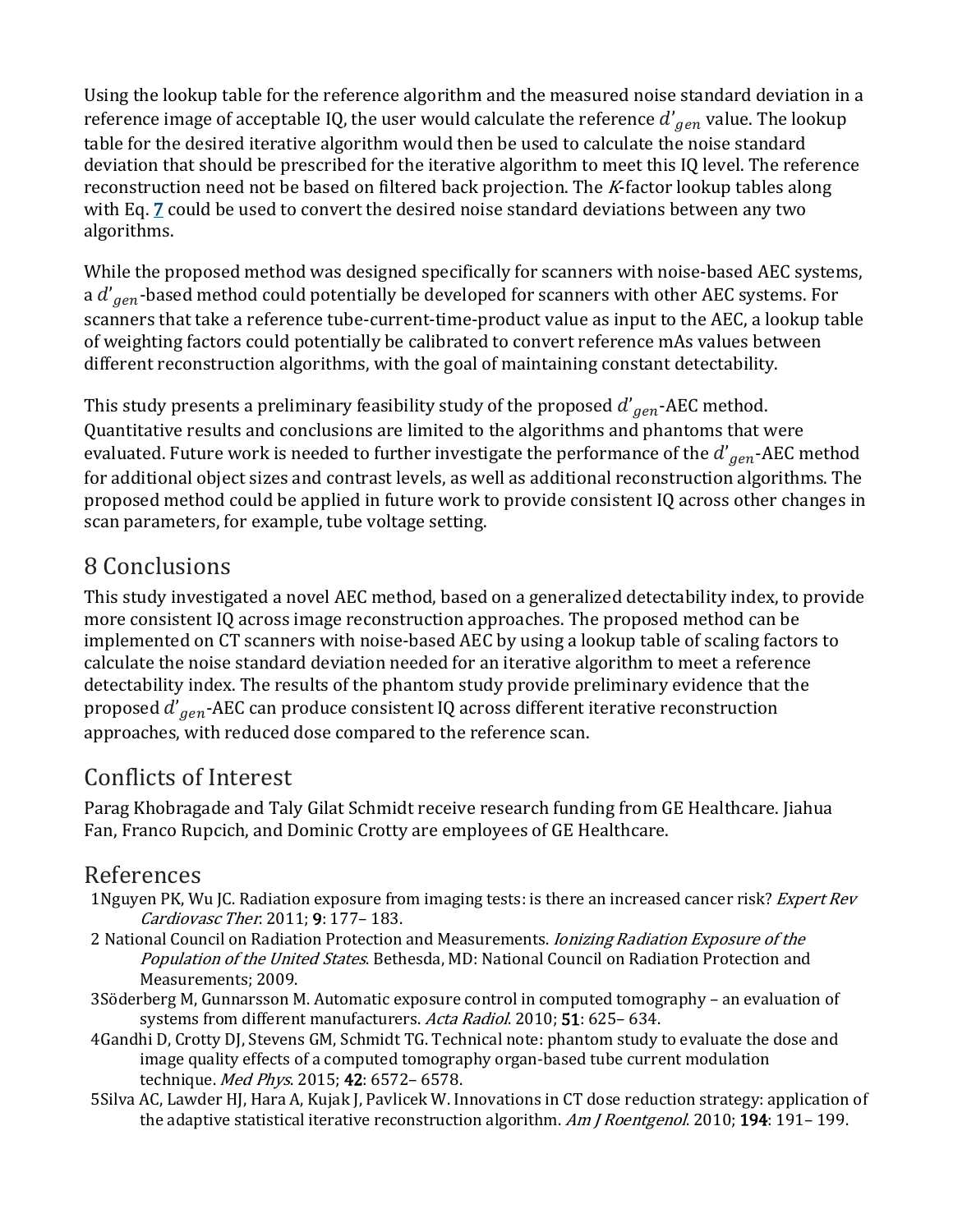- 6Prakash P, Kalra MK, Digumarthy SR, et al. Radiation dose reduction with chest computed tomography using adaptive statistical iterative reconstruction technique. *J Comput Assist* Tomogr. 2010; 34: 40– 45.
- 7Singh S, Kalra MK, Gilman MD, et al. Adaptive statistical iterative reconstruction technique for radiation dose reduction in chest CT: a pilot study. Radiology. 2011; 259: 565- 573.
- 8Bittencourt MS, Schmidt B, Seltmann M, et al. Iterative reconstruction in image space (IRIS) in cardiac computed tomography: initial experience. *Int J Cardiovasc Imaging*. 2011; 27: 1081–1087.
- 9Szucs-Farkas Z, Bensler S, Torrente JC, Cullmann JL, Vock P, Schindera ST. Nonlinear three-dimensional noise filter with low-dose ct angiography: effect on the detection of small high-contrast objects in a phantom model. Radiology. 2011; 258: 261– 269.
- 10Bai M, Chen J, Raupach R, Suess C, Tao Y, Peng M. Effect of nonlinear three-dimensional optimized reconstruction algorithm filter on image quality and radiation dose: validation on phantoms. Med Phys. 2008; 36: 95– 97.
- 11Yu L, Fletcher JG, Shiung M, et al. Radiation dose reduction in pediatric body CT using iterative reconstruction and a novel image-based denoising method. AJR Am J Roentgenol. 2015a; 205: 1026– 1037.
- 12Brisse HJ, Madec L, Gaboriaud G, et al. Automatic exposure control in multichannel CT with tube current modulation to achieve a constant level of image noise: experimental assessment on pediatric phantoms. Med Phys. 2007; 34: 3018– 3033.
- 13Favazza CP, Yu L, Leng S, Kofler JM, McCollough CH. Automatic exposure control systems designed to maintain constant image noise. *J Comput Assist Tomogr*. 2015; 39: 1.
- 14Iball GR, Moore AC, Crawford EJ. A routine quality assurance test for CT automatic exposure control systems. *J Appl Clin Med Phys.* 2016; **17**: 291-306.
- 15Martin CJ, Sookpeng S. Setting up computed tomography automatic tube current modulation systems. J Radiol Prot. 2016; 36: R74– R95.
- 16Qi LP, Li Y, Tang L, et al. Evaluation of dose reduction and image quality in chest CT using adaptive statistical iterative reconstruction with the same group of patients. Br J Radiol. 2012; 85: 906-911.
- 17Chen B, Christianson O, Wilson JM, Samei E. Assessment of volumetric noise and resolution performance for linear and nonlinear CT reconstruction methods. Med Phys. 2014; 41: 071909.
- 18Li K, Tang J, Chen G-H. Statistical model based iterative reconstruction (MBIR) in clinical CT systems: experimental assessment of noise performance. Med Phys. 2014; 41: 041906.
- 19Boedeker KL, McNitt-Gray MF. Application of the noise power spectrum in modern diagnostic MDCT: part II. Noise power spectra and signal to noise. *Phys Med Biol*. 2007; 52: 4047-4061.
- 20Solomon J, Wilson J, Samei E. Characteristic image quality of a third generation dual-source MDCT scanner: noise, resolution, and detectability. Med Phys. 2015a; 42: 4941-4953.
- 21Khobragade P, Fan J, Rupcich F, Crotty DJ, Schmidt TG. Application of fractal dimension for quantifying noise texture in computed tomography images. Med Phys. 2018a; 45: 3563–3573.
- 22Schindera ST, Odedra D, Raza SA, et al. Iterative reconstruction algorithm for CT: can radiation dose be decreased while low-contrast detectability is preserved? Radiology. 2013; 269: 511- 518.
- 23Kim M, Lee JM, Yoon JH, et al. Adaptive iterative dose reduction algorithm in CT: effect on image quality compared with filtered back projection in body phantoms of different sizes. Korean J Radiol. 2014; 15: 195– 204.
- 24Tseng H-W, Fan J, Kupinski MA, Sainath P, Hsieh J. Assessing image quality and dose reduction of a new x-ray computed tomography iterative reconstruction algorithm using model observers. Med Phys. 2014; 41: 071910.
- 25Vaishnav JY, Jung WC, Popescu LM, Zeng R, Myers KJ. Objective assessment of image quality and dose reduction in CT iterative reconstruction. Med Phys. 2014; 41: 071904.
- 26Richard S, Husarik DB, Yadava G, Murphy SN, Samei E. Towards task-based assessment of CT performance: system and object MTF across different reconstruction algorithms. Med Phys. 2012a; 39: 4115– 4122.
- 27Yu L, Vrieze TJ, Leng S, Fletcher JG, McCollough CH. Technical Note: measuring contrast- and noisedependent spatial resolution of an iterative reconstruction method in CT using ensemble averaging. Med Phys. 2015b; 42: 2261– 2267.